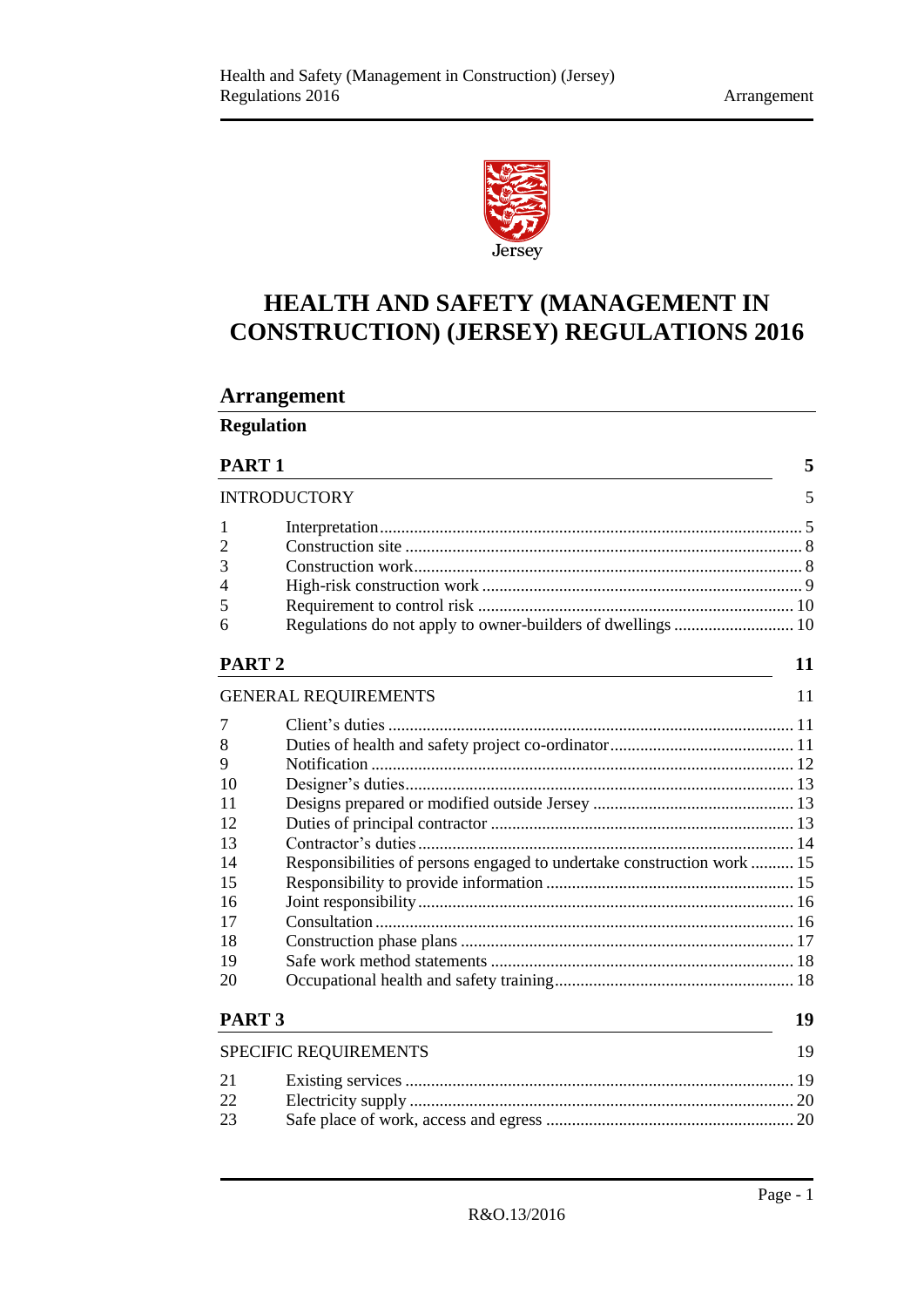| 24 |    |
|----|----|
| 25 |    |
| 26 |    |
| 27 |    |
| 28 |    |
| 29 |    |
| 30 |    |
| 31 |    |
| 32 |    |
| 33 | 24 |
| 34 |    |
| 35 |    |
| 36 |    |
|    |    |

## PART<sub>4</sub>

25

| CLOSING |  |
|---------|--|
|         |  |
| 38      |  |
| 39      |  |

| <b>SCHEDULE 1</b>                                                   | 27 |
|---------------------------------------------------------------------|----|
| REQUIREMENTS FOR PLACE OF WORK AT HEIGHT                            | 27 |
| <b>SCHEDULE 2</b>                                                   | 28 |
| REQUIREMENTS FOR GUARD-RAILS, TOE-BOARDS, BARRIERS ETC.             | 28 |
| 1                                                                   | 28 |
| $\overline{2}$                                                      |    |
| 3                                                                   |    |
| 4                                                                   |    |
| Ladder access and temporary removal of means of protection  28<br>5 |    |
| <b>SCHEDULE 3</b>                                                   | 30 |
| REQUIREMENTS FOR WORKING PLATFORMS                                  | 30 |
| 1                                                                   |    |
| $\overline{2}$                                                      |    |
| 3                                                                   |    |
| 4                                                                   |    |
| 5                                                                   |    |
| 6                                                                   |    |
| <b>SCHEDULE 4</b>                                                   | 32 |
|                                                                     |    |
| REQUIREMENTS FOR SCAFFOLDING                                        | 32 |
| 1                                                                   |    |
| 2                                                                   |    |
| 3                                                                   |    |
| 4                                                                   |    |
|                                                                     |    |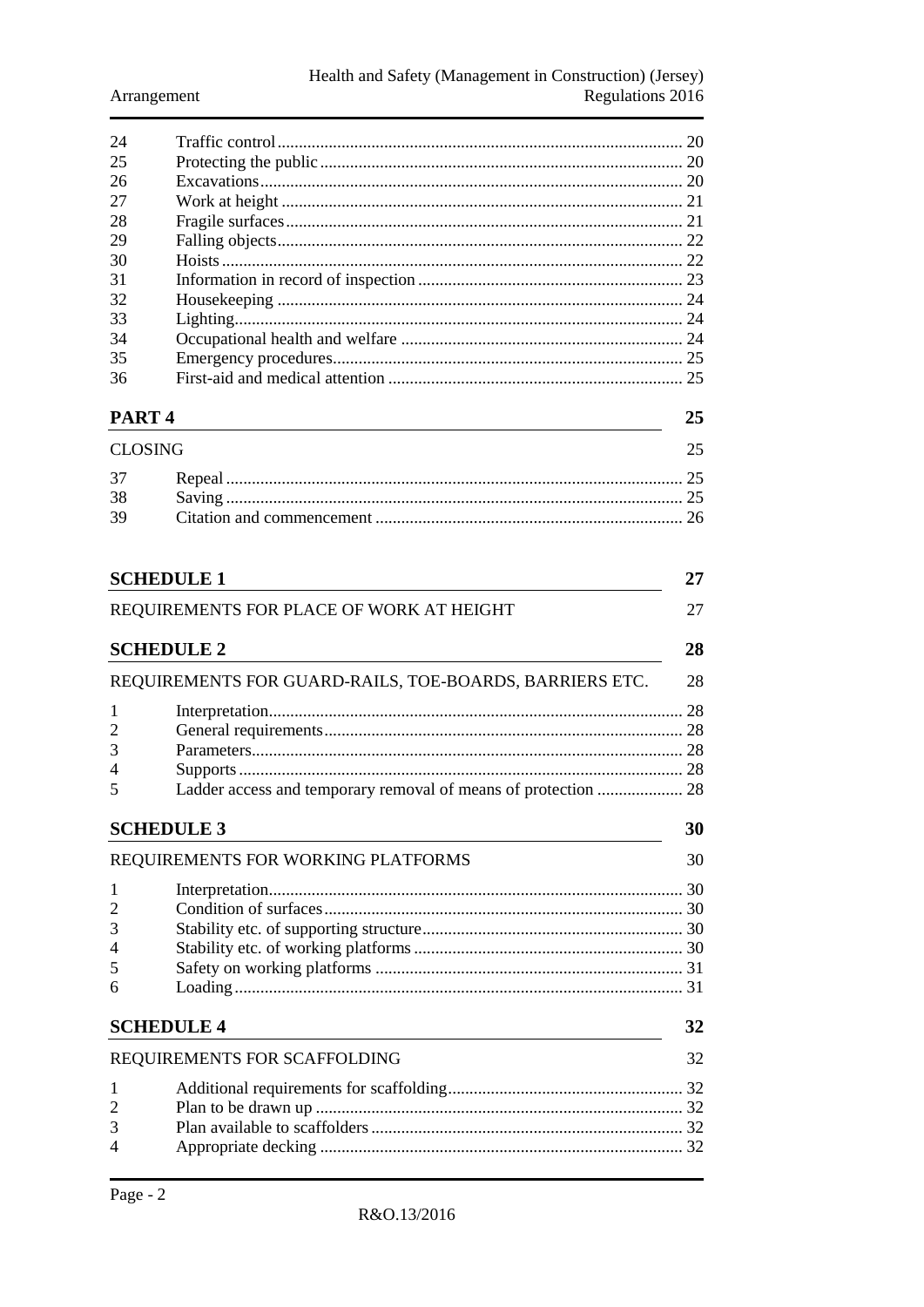#### Health and Safety (Management in Construction) (Jersey) Regulations 2016 **Arrangement**

| 5<br>6                             |                                                                       |    |
|------------------------------------|-----------------------------------------------------------------------|----|
| <b>SCHEDULE 5</b>                  |                                                                       | 34 |
|                                    | REQUIREMENTS FOR COLLECTIVE SAFEGUARDS FOR<br><b>ARRESTING FALLS</b>  | 34 |
| 1<br>$\overline{2}$<br>3<br>4<br>5 |                                                                       |    |
|                                    | <b>SCHEDULE 6</b>                                                     | 36 |
|                                    | PERSONAL FALL PROTECTION SYSTEMS                                      | 36 |
| PART <sub>1</sub>                  |                                                                       | 36 |
|                                    | REQUIREMENTS FOR ALL PERSONAL FALL PROTECTION SYSTEMS                 | 36 |
| 1<br>$\overline{2}$<br>3<br>4      |                                                                       |    |
| PART <sub>2</sub>                  |                                                                       | 37 |
|                                    | ADDITIONAL REQUIREMENTS FOR WORK POSITIONING SYSTEMS                  | 37 |
| 5                                  |                                                                       |    |
| PART <sub>3</sub>                  |                                                                       | 37 |
|                                    | ADDITIONAL REQUIREMENTS FOR ROPE ACCESS AND<br>POSITIONING TECHNIQUES | 37 |
| 6<br>7<br>8                        |                                                                       |    |
| PART <sub>4</sub>                  |                                                                       | 38 |
|                                    | ADDITIONAL REQUIREMENTS FOR FALL-ARREST SYSTEMS                       | 38 |
| 9<br>10                            |                                                                       |    |
| PART <sub>5</sub>                  |                                                                       | 38 |
|                                    | ADDITIONAL REQUIREMENTS FOR WORK RESTRAINT SYSTEMS                    | 38 |
| 11                                 |                                                                       |    |
|                                    | <b>SCHEDULE 7</b>                                                     | 39 |
| <b>LADDERS</b>                     |                                                                       | 39 |
| 1<br>2                             |                                                                       |    |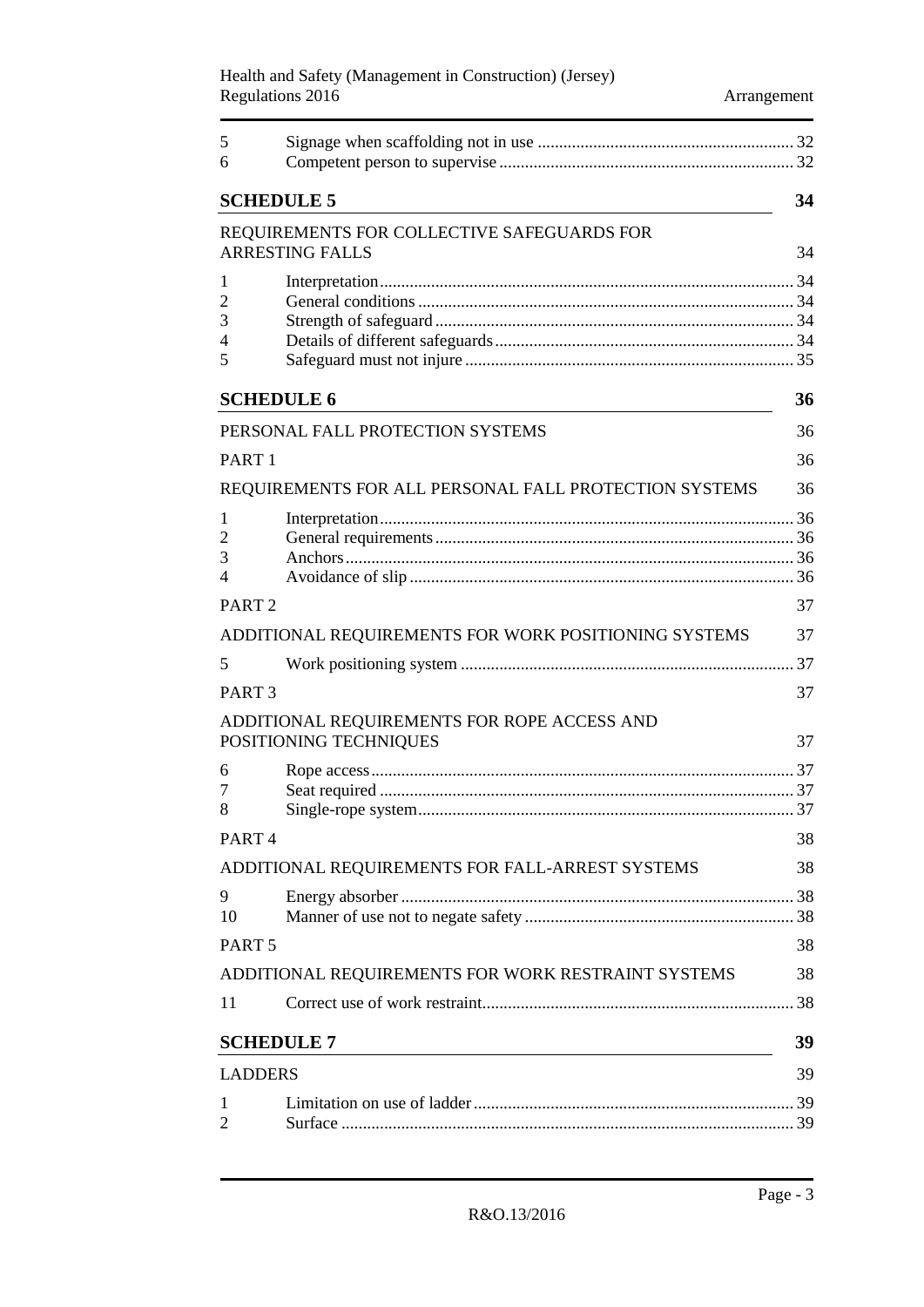# Health and Safety (Management in Construction) (Jersey)<br>Regulations 2016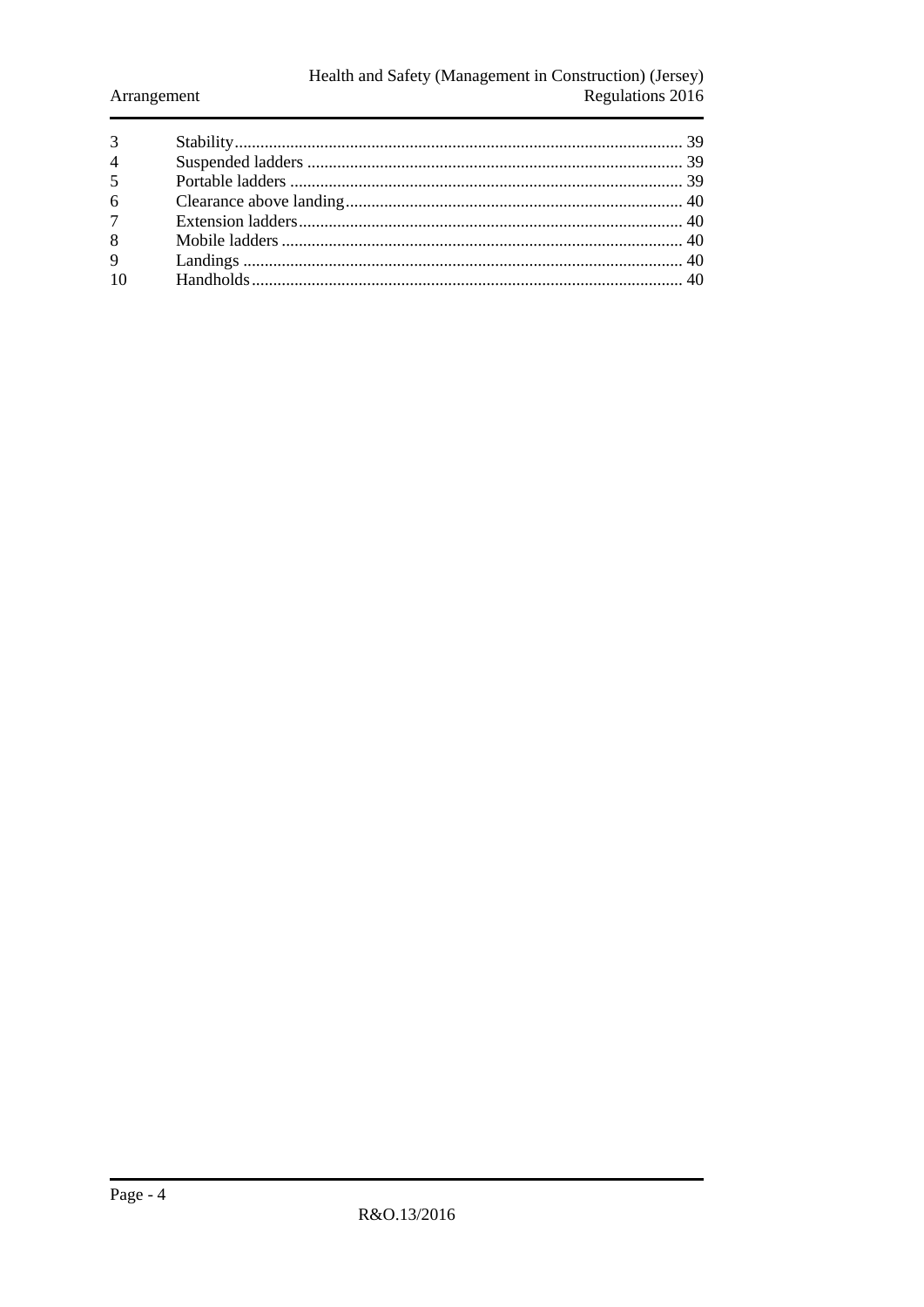

# **HEALTH AND SAFETY (MANAGEMENT IN CONSTRUCTION) (JERSEY) REGULATIONS 2016**

*Coming into force 1st October 2016*

*Made 2nd February 2016*

<span id="page-4-0"></span>**THE STATES**, in pursuance of Article 9 of the Health and Safety at Work (Jersey) Law 1989<sup>1</sup> , have made the following Regulations –

# **PART 1**

## INTRODUCTORY

#### <span id="page-4-2"></span><span id="page-4-1"></span>**1 Interpretation**

In these Regulations –

"better", in relation to the control of a risk, has the meaning assigned by Regulation 5(3);

"client" means –

- (a) if the construction work is being undertaken for a domestic client, the designer or, if none is involved, the relevant contractor; or
- (b) in any other case, a commercial client;

"collective", in relation to a means of protection, means that it is effective to protect every person who is at risk;

"commercial client" means a person who, in the course or furtherance of a business –

- (a) commissions design work for a construction project; or
- (b) other than the relevant contractor or a person who undertakes construction work, is the person for whom construction work is undertaken;

"construction phase" means the period starting when construction work in a project starts and ending when that work is completed;

"construction phase plan" means a document recording the health and safety arrangements, site rules and any special measures for construction work;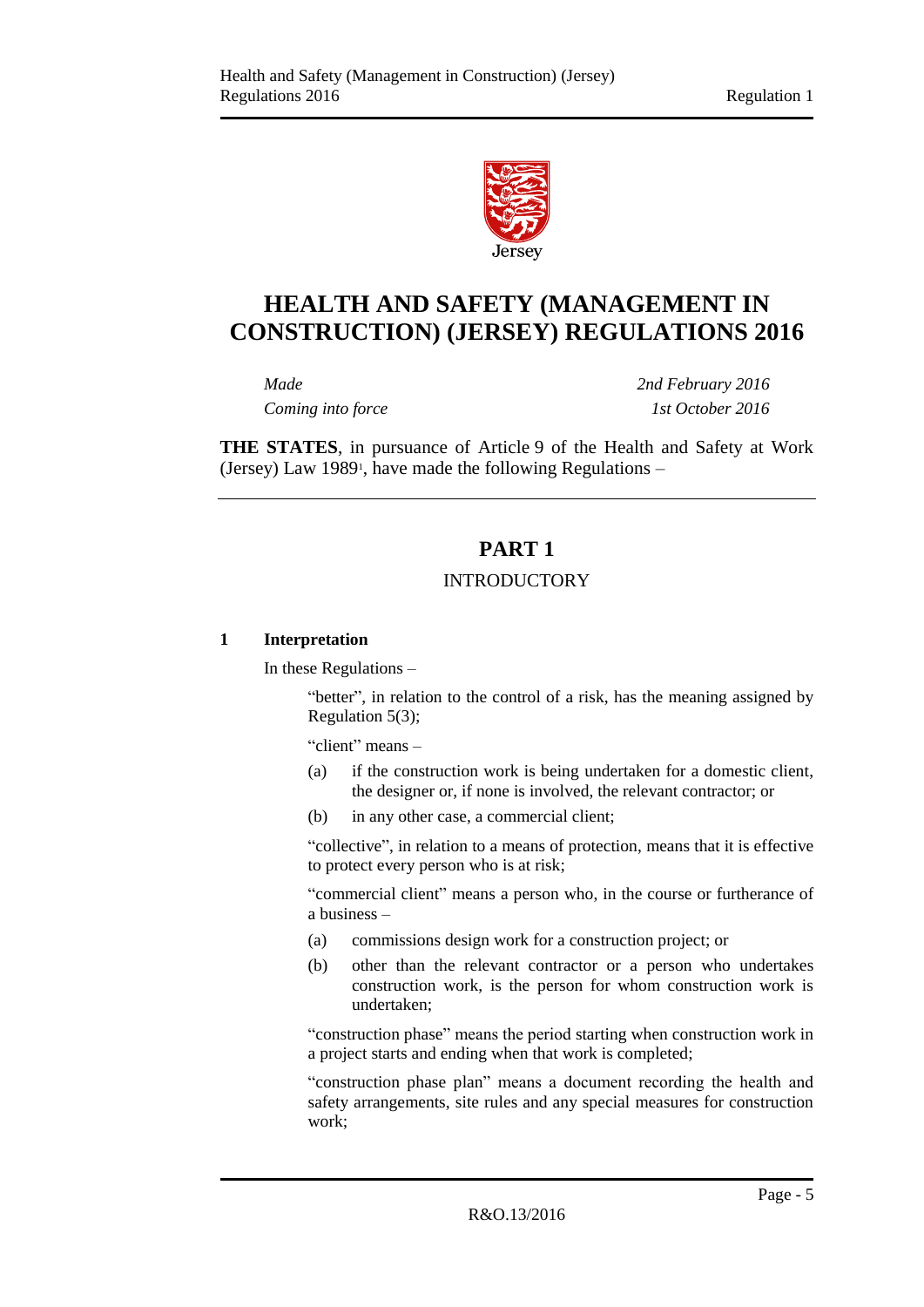"construction project" means a project to which construction work relates and includes the design, preparation, and planning of that work;

"construction site" has the meaning set out in Regulation 2;

"construction work" has the meaning set out in Regulation 3;

"contractor" means any person who, in the course or furtherance of a business, carries out, manages or controls construction work;

"control" means, in relation to a risk, to deal with it in accordance with Regulation 5;

"control measure" means a measure to control a risk;

"domestic client" means a person who, otherwise than in the course or furtherance of a business and in relation only to land or a dwelling of which the person is an owner or occupier, commissions design work or construction work;

"demolition" means the complete or partial dismantling of a structure;

"design" in relation to any structure means any drawing, design detail, scope-of-works document or specification relating to the structure;

"designer" means a person whose profession, trade or business involves him or her in –

- (a) preparing or modifying a design; or
- (b) arranging for or instructing people under his or her control to prepare or modify a design,

relating to a structure or to a product or mechanical or electrical system intended for a particular structure, and a person is treated as preparing or modifying a design where a design is prepared or modified by a person under his or her control;

"excavation" includes any earthwork, trench, well, shaft, tunnel or underground work;

"hazard" means any thing (including an intrinsic property of a thing), or situation, with the potential to cause harm to people;

"health and safety file" means the record referred to in Regulation  $8(g)$ ;

"health and safety project co-ordinator" means the person appointed under Regulation  $7(3)(a)$  to perform the functions required by Regulation 8;

"high-risk construction work" has the meaning set out in Regulation 4;

"means of protection" means a means of minimising risk;

"major construction project" means a construction project where the work is scheduled to –

- (a) last longer than 30 working days; or
- (b) the number of days to complete the project if the work were to be undertaken by one individual would exceed 500;

"minor construction project" means a construction project in which more than one contractor is engaged;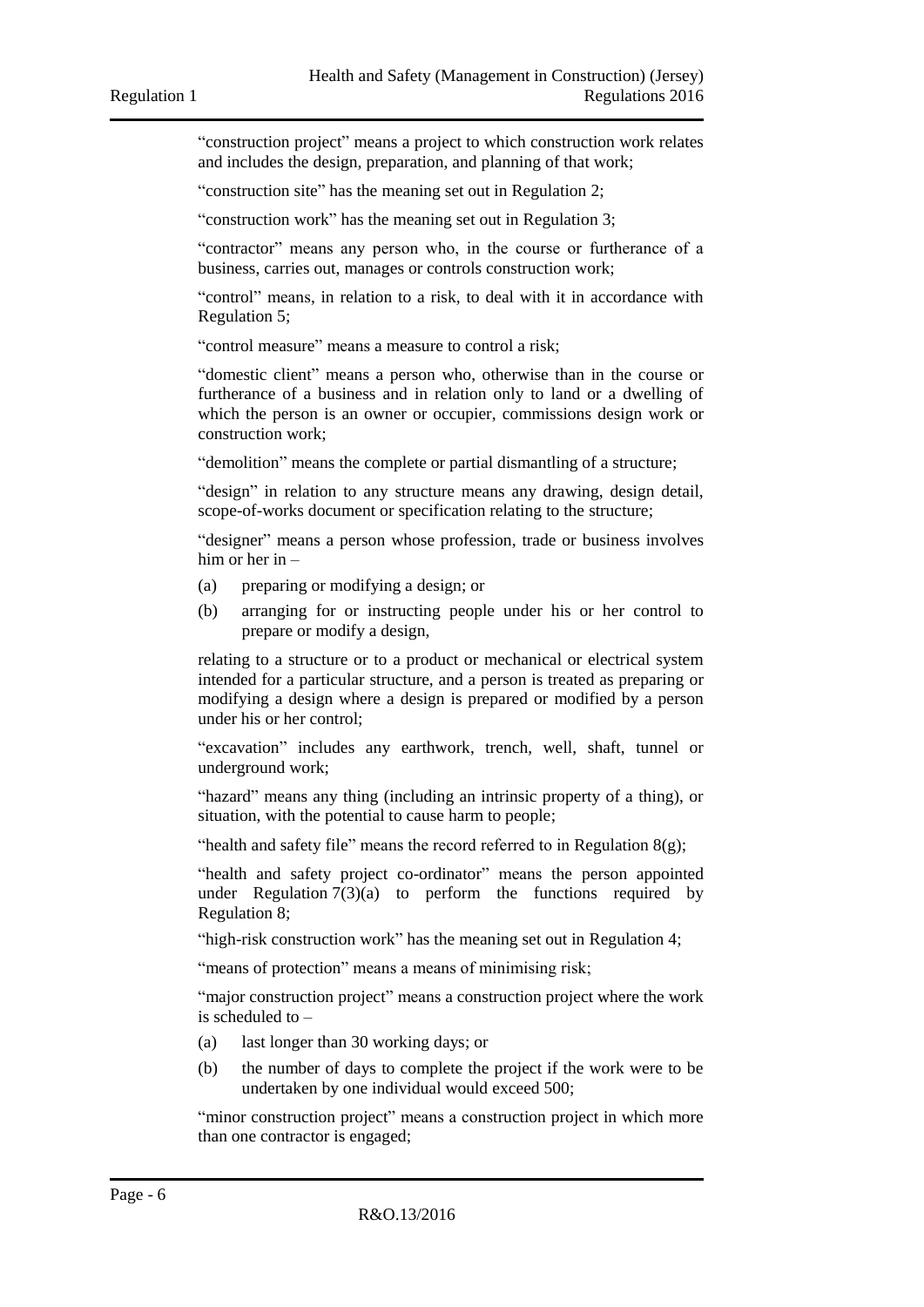"personal", in relation to a means of protection, means for one person;

"plant" includes any machinery, equipment (including scaffolding), appliance, implement or tool, including any component, fitting or accessory to any machinery, equipment (including scaffolding), appliance, implement or tool;

"pre-construction information" means information in the client's possession or which is reasonably obtainable, that is relevant to the construction work and is of an appropriate level of detail and proportionate to the risks involved, including information about –

- (a) the construction project;
- (b) planning and management of that project;
- (c) health and safety hazards, including design and construction hazards and how they will be addressed; and
- (d) information in any existing health and safety file;

"pre-construction phase" means any period during which design or preparatory work is carried out for a construction project;

"principal contractor" means the contractor appointed under Regulation 7(2) to perform the functions in Regulation 12;

"relevant contractor" means the principal contractor or if there is none, the contractor who has control of the construction work or the construction project;

"risk" means the probability of a hazard causing harm to a person;

"safe work method statement" in relation to work means a statement that –

- (a) identifies an activity comprised in the construction work that poses a risk;
- (b) specifies the risk;
- (c) describes the control measures that will be applied to the risk; and
- (d) includes a description of the equipment used in the work, the qualifications of the personnel doing the work and the training required to do the work safely.

"service" means a gas, water, sewerage, communication, or electrical, service or other service, such as a chemical, fuel or refrigerant line;

"site rules" means rules that are drawn up for a particular construction site and are necessary for health and safety purposes;

"structure" means –

(a) any building, steel or reinforced concrete construction, crane, ramp, dock, ship, harbour, tunnel, shaft, bridge, viaduct, waterworks, reservoir, pipe or pipeline (whatever it contains or is intended to contain), structural cable, aqueduct, sewer, sewerage works, gasholder, road, airfield, sea defence works, drainage works, earthworks, constructed lagoon, dam, wall, mast, tower, pylon, underground tank, earth-retaining construction, fixed plant,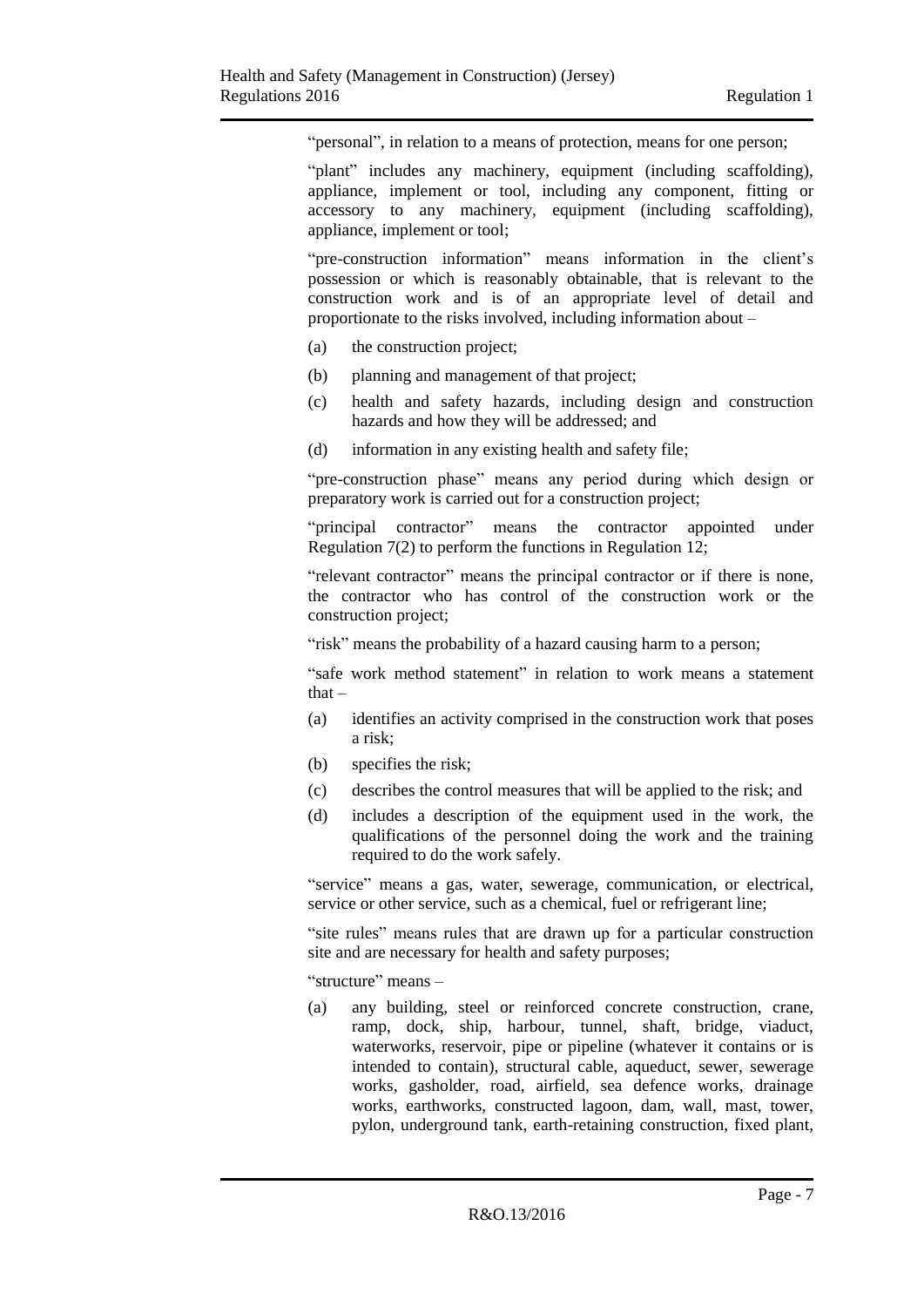construction designed to preserve or alter any natural feature, and any other similar construction; or

(b) any formwork, falsework, scaffold or other construction designed or used to provide support or access during construction work;

"work at height" means -

- (a) work in any place, including a place at or below ground level; and
- (b) obtaining access to or egress from such place whilst at work other than by a staircase in a permanent workplace,

where, if measures required by these Regulations were not taken, a person could fall a distance liable to cause personal injury.

#### <span id="page-7-0"></span>**2 Construction site**

- (1) In these Regulations, "construction site" means a place at which construction work is undertaken, including any area in the vicinity of that place where plant or other material used or to be used in connection with the construction work is stored during the construction work.
- (2) However, a construction site does not include a place where elements are manufactured off-site or where construction material is stored as stock for sale or for hire.

#### <span id="page-7-1"></span>**3 Construction work**

- (1) In these Regulations, "construction work" means any work of construction, alteration, conversion, fitting out, commissioning, renovation, repair, maintenance, de-commissioning, demolition or dismantling of any structure, and includes –
	- (a) the demolition or dismantling of a structure and the removal from the relevant construction site of any product or waste resulting from the demolition or dismantling;
	- (b) the assembly of prefabricated elements to form a structure or the disassembly of prefabricated elements, which, immediately before such disassembly, formed a structure;
	- (c) the installation, commissioning, maintenance, repair or removal of mechanical, electrical, gas, compressed air, hydraulic, telecommunications, computer or similar services that are normally fixed to a structure; and
	- (d) any work of excavation, landscaping, preparatory work, or site preparation carried out for the purpose of any work or activity referred to in this definition (otherwise than in this sub-paragraph).
- (2) However, "construction work" does not include the exploration for or extraction of mineral resources or preparatory work relating to the extraction carried out at a place where such exploration or extraction is carried out.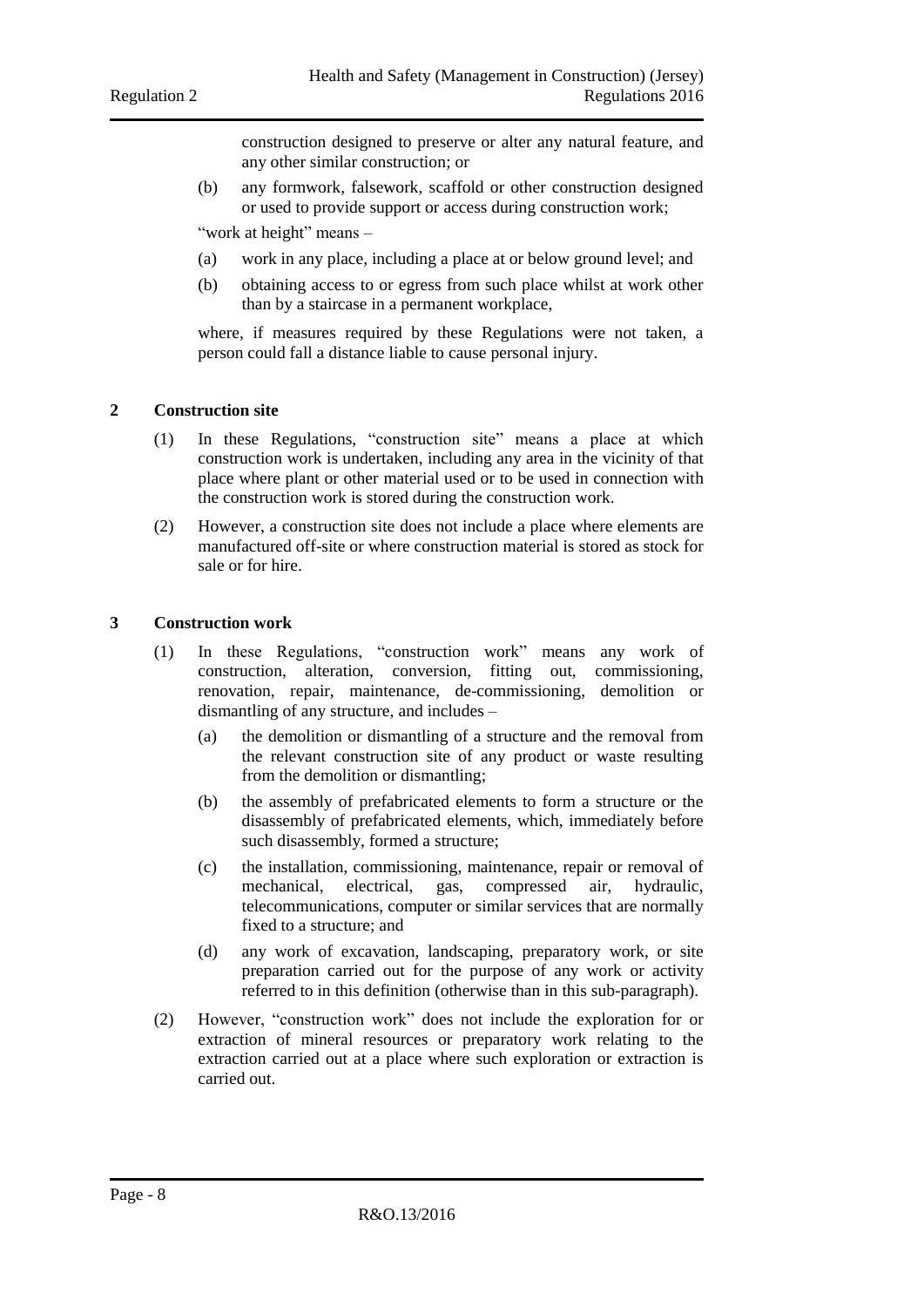#### <span id="page-8-0"></span>**4 High-risk construction work**

- (1) In these Regulations, "high-risk construction work" means any of the following –
	- (a) construction work involving work at height;
	- (b) construction work on masts, towers, or pylons, used for telecommunications or for radio or television transmission;
	- (c) construction work involving demolition;
	- (d) construction work involving the disturbance or removal of asbestos;
	- (e) construction work involving structural alterations that require temporary support to a structure to prevent its collapse;
	- (f) construction work involving a confined space;
	- (g) construction work involving excavation into a hillside or reprofiling of an existing slope (whether man-made or natural);
	- (h) other construction work involving excavation where it is to a depth greater than 1.2 metres;
	- (i) the construction of tunnels;
	- (j) construction work involving the use of explosives;
	- (k) construction work on or near pressurised gas distribution mains or pressurised gas consumer piping;
	- (l) construction work on or near chemical, fuel or refrigerant lines;
	- (m) construction work on or near energised electrical installations or energized electrical services;
	- (n) construction work in an area that may have a contaminated or flammable atmosphere;
	- (o) construction work involving hot work;
	- (p) construction work using pre-cast concrete or other forms of prefabricated structural elements;
	- (q) construction work on or adjacent to roadways used by road traffic;
	- (r) construction work on a construction site involving mobile plant that is capable of movement through the action of motors or engines;
	- (s) construction work in an area where there are artificial extremes of temperature;
	- (t) construction work in, over or adjacent to water, or another liquid, where there is a risk of drowning;
	- (u) construction work involving diving;
	- (v) construction work involving lifting operations using cranes;
	- (w) construction work where a cofferdam or caisson is constructed, placed in position, substantially added to, altered or dismantled.
- (2) In this Regulation "hot work" means any work involving burning, welding, cutting, grinding, using fire or spark-producing tools or is otherwise capable of producing a source of ignition.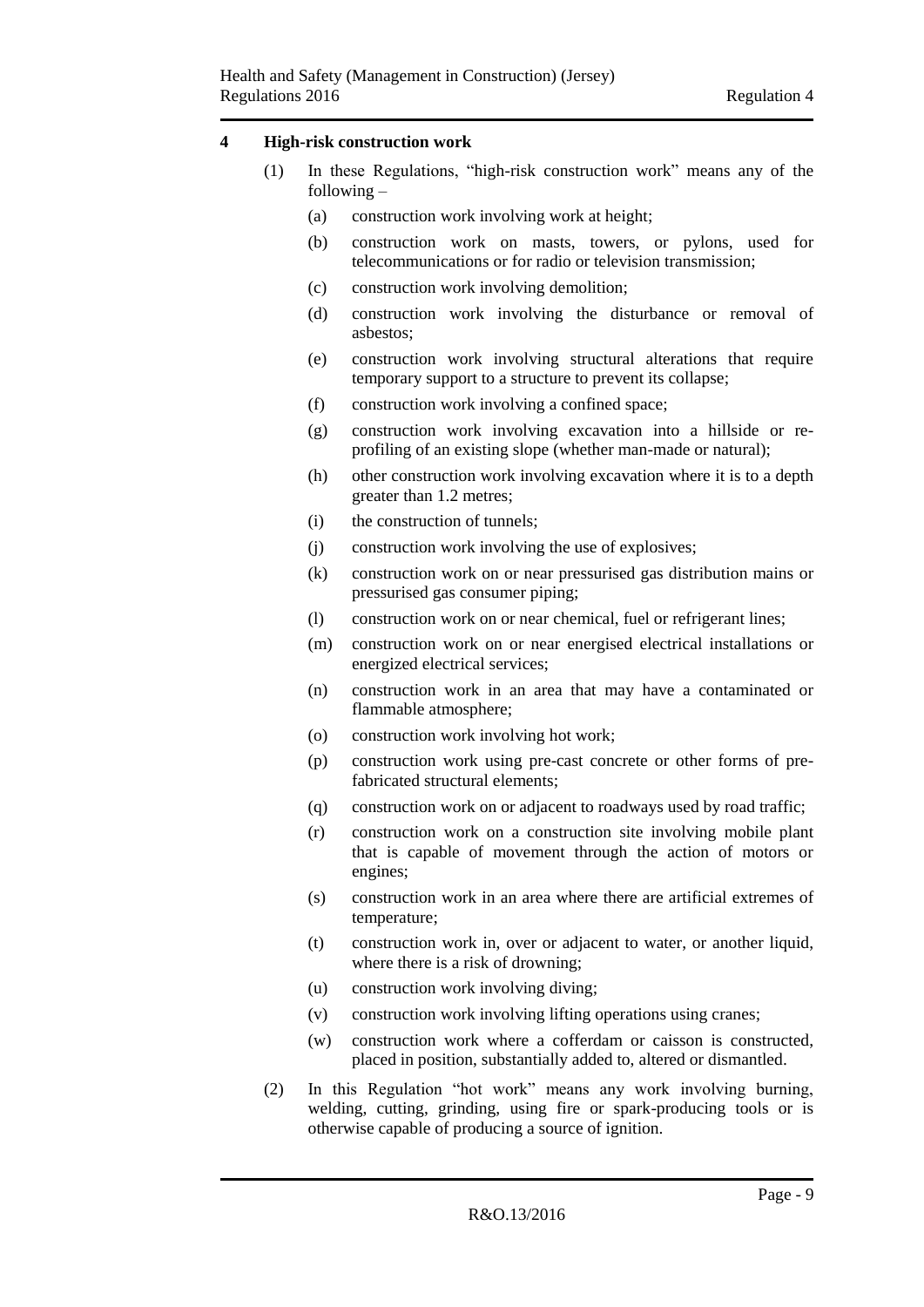#### <span id="page-9-0"></span>**5 Requirement to control risk**

- (1) For the purposes of these Regulations, a requirement to control a risk is a requirement –
	- (a) to eliminate the risk, so far as elimination of the risk is reasonably practicable; or
	- (b) to minimize the risk, so far as elimination of the risk is not reasonably practicable.
- (2) The requirement to minimize the risk is a requirement
	- (a) so far as it is reasonably practicable to do so, to substitute the hazard giving rise to the risk with a hazard that gives rise to a lesser risk;
	- (b) so far as it is not reasonably practicable to minimize the risk by the act specified in sub-paragraph (a), to isolate the hazard (so far as reasonably practicable) from persons subject to the risk;
	- (c) so far as it is not reasonably practicable to minimize the risk by one or more of the acts specified in sub-paragraphs (a) and (b), to minimise the risk (so far as reasonably practicable) by engineering means;
	- (d) so far as it is not reasonably practicable to minimize the risk by one or more of the acts specified in sub-paragraphs (a), (b) and (c), to apply administrative measures so far as reasonably practicable (such as the adoption of safe systems of work to minimize the risk); and
	- (e) so far as it is not reasonably practicable to minimize the risk by one or more of the acts specified in sub-paragraphs (a), (b), (c) and (d), to require the use (so far as reasonably practicable) of personal protective equipment by persons subject to the risk.
- (3) A reference in these Regulations to better control of a risk is a reference to control of the risk by means of an act to eliminate or minimize it referred to in paragraphs (1) and (2) that is described earlier than the act there referred to that is currently being taken.

#### <span id="page-9-1"></span>**6 Regulations do not apply to owner-builders of dwellings**

- (1) These Regulations do not apply to construction work performed in person, and otherwise than in the course or furtherance of a business –
	- (a) on a dwelling by a person who is an owner or occupier of the dwelling; or
	- (b) on land by a person who is an owner or occupier of the land, if the construction work is purely for the construction of a dwelling on the land for occupation by that person.
- (2) In this Regulation, "dwelling" includes any minor structure on the same *corpus fundi* on which a dwelling is erected.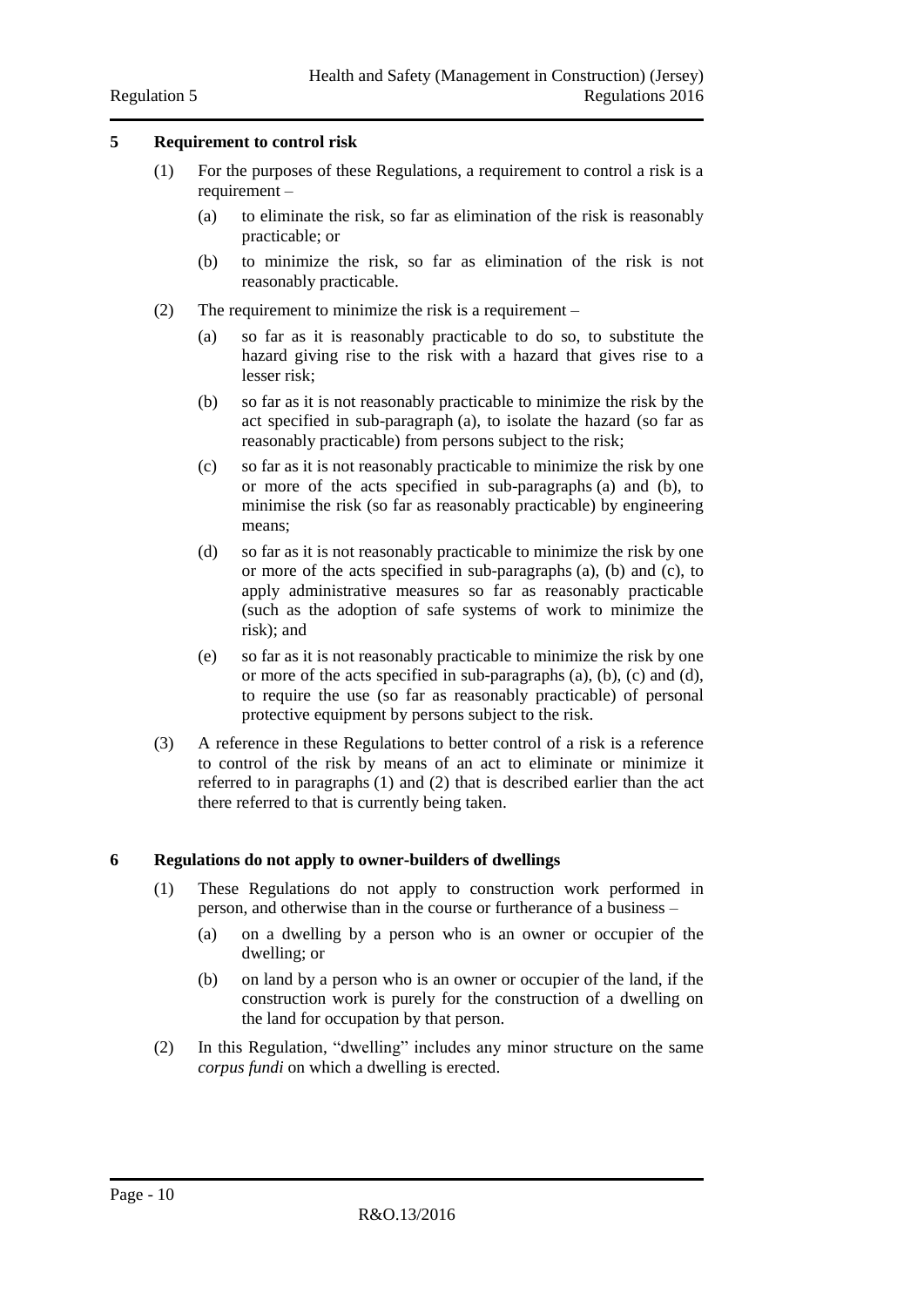# **PART 2**

#### GENERAL REQUIREMENTS

#### <span id="page-10-2"></span><span id="page-10-1"></span><span id="page-10-0"></span>**7 Client's duties**

- (1) In the case of all construction projects the client must take all reasonable steps to  $-$ 
	- (a) ensure that all persons appointed to work on the project have the necessary competence and resources to do the tasks for which they are appointed to a satisfactory standard;
	- (b) ensure that suitable arrangements are in place for the management of the project so as to ensure that there is control of the risks arising from the work to all persons who are –
		- (i) undertaking the work, or
		- (ii) on or near the relevant construction site;
	- (c) ensure that adequate time and resources are allocated to all stages of the project to control of those risks; and
	- (d) provide pre-construction information to all designers and contractors engaged on the project.
- (2) In the case of a minor construction project a client must in addition to the duties set out in paragraph  $(1)$  –
	- (a) appoint in writing a principal contractor (unless he or she is the principal contractor) as soon as practicable; and
	- (b) ensure that a construction phase plan is in place before the construction work starts.
- (3) In the case of a major construction project the client must in addition to the duties set out in paragraphs  $(1)$  and  $(2)$  –
	- (a) appoint in writing a health and safety project co-ordinator as soon as is practicable after initial design work or other preparation for construction work has begun;
	- (b) provide to the health and safety project co-ordinator such information relating to the health and safety file as the co-ordinator requires; and
	- (c) retain and provide access to the health and safety file to persons involved in the construction project or any future construction project.
- (4) The client must ensure that the appointments under paragraphs (2)(a) and 3(a) are changed or renewed as necessary to ensure that there is at all times until the end of the construction phase a principal contractor and, if applicable, a health and safety co-ordinator.

#### <span id="page-10-3"></span>**8 Duties of health and safety project co-ordinator**

The health and safety project co-ordinator must –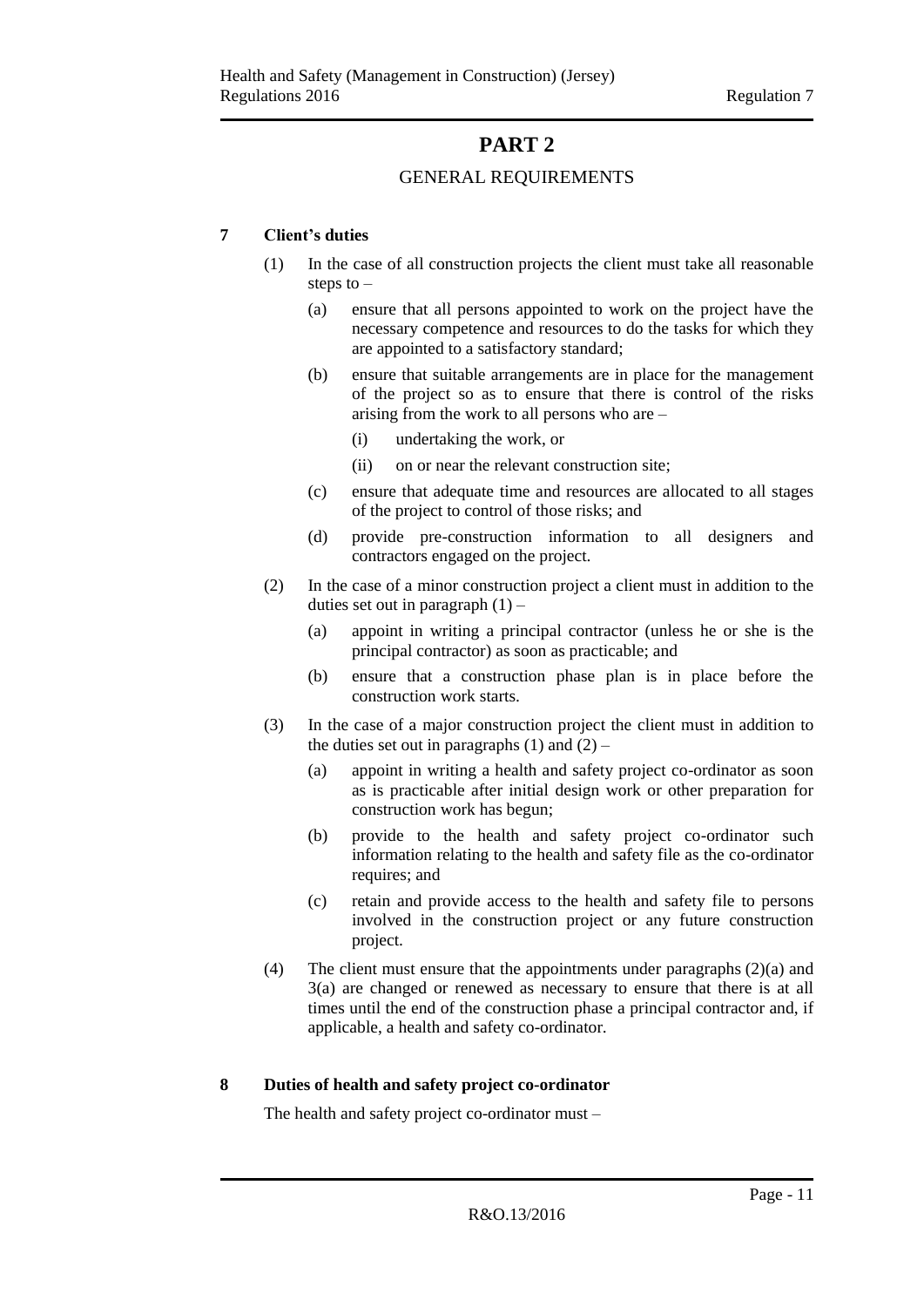- (a) advise and assist a client with his or her duties;
- (b) in the case of a major construction project, notify the Health and Safety Inspectorate of the project in accordance with Regulation 9;
- (c) co-ordinate the health and safety aspects of design work and co-operate with other persons who are part of the project:
- (d) facilitate good communication between client, designers and contractors;
- (e) liaise with the principal contractor regarding any ongoing aspects of the design;
- (f) identify, collect and pass on to any information gathered at the preconstruction phase of the project that is relevant to the construction phase; and
- (g) prepare and update the health and safety file.

#### <span id="page-11-0"></span>**9 Notification**

- (1) Where Regulation 8(b) applies, the health and safety project co-ordinator must give notice to the Health and Safety Inspectorate as soon as is practicable after he or she is appointed.
- (2) The notice must contain the following particulars
	- (a) the date of forwarding the notice;
	- (b) the address of the construction site or precise description of its location;
	- (c) a brief description of the project and the construction work that it entails;
	- (d) the name, address, telephone number and email address of the client;
	- (e) the name, address, telephone number and email address of the health and safety project co-ordinator;
	- (f) the name, address, telephone number and email address of the principal contractor;
	- (g) the date planned for the start of the construction phase;
	- (h) the time allowed by the client to the principal contractor for planning and preparation for construction work;
	- (i) the planned duration of the construction phase;
	- (j) the estimated maximum number of persons engaged to undertake construction work on the construction site;
	- (k) the planned number of contractors on the construction site;
	- (l) the name and address of any contractor already appointed;
	- (m) the name and address of any designer already engaged; and
	- (n) a declaration signed by or on behalf of the client that the client is aware of the client's duties under these Regulations.
- (3) The notice must be clearly displayed on site in a comprehensible form where it can be read by any worker engaged in the construction work and, if necessary, periodically updated.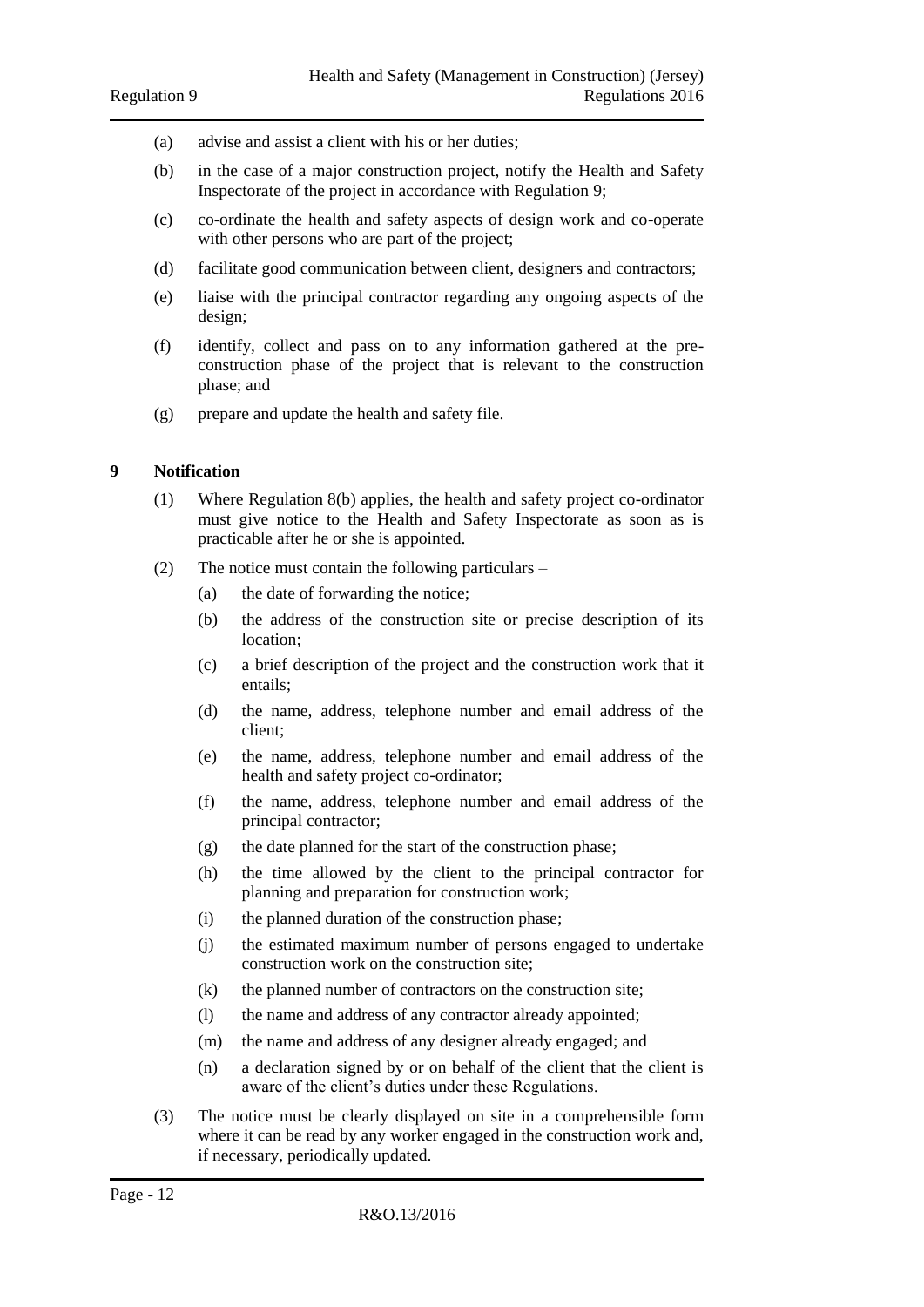#### <span id="page-12-0"></span>**10 Designer's duties**

- (1) In the case of all construction projects a designer must
	- (a) ensure that the client has been made aware of the client's duties under Regulation 7;
	- (b) before the start of the construction work
		- (i) identify, so far as is reasonably practicable, the hazards and risks that may arise from the design and the work to be done to give effect to it, and
		- (ii) take all reasonable steps to eliminate the hazards and control the risks; and
	- (c) provide information to the contractors about the remaining risks.
- (2) In the case of a minor construction project a designer must in addition to the duties set out in paragraph (1) ensure that a principal contractor has been appointed.
- (3) In the case of a major construction project a designer must in addition to the duties set out in paragraphs  $(1)$  and  $(2)$  –
	- (a) ensure that the client has appointed a principal contractor (unless the client is the principal contractor); and
	- (b) take all reasonable steps to ensure that any information in the designer's possession that is needed for the health and safety file is included on that file.

#### <span id="page-12-1"></span>**11 Designs prepared or modified outside Jersey**

Where a design is prepared or modified outside Jersey for use in construction work to which these Regulations apply –

- (a) the person who commissions it, if established within Jersey; or
- (b) if that person is not so established, the client for the project,

must ensure that regulation 10 is complied with.

#### <span id="page-12-2"></span>**12 Duties of principal contractor**

- (1) In the case of all construction projects for which a principal contractor is appointed the principal contractor must –
	- (a) plan, manage and monitor the construction phase, in liaison with the other appointed contractors;
	- (b) take all reasonable steps to ensure the competence of all contractors appointed to the project;
	- (c) prepare a construction phase plan in accordance with Regulation 18 as soon as practicable prior to setting up a construction site;
	- (d) ensure that the construction phase plan is appropriately updated, reviewed and revised so that it continues to be sufficient to ensure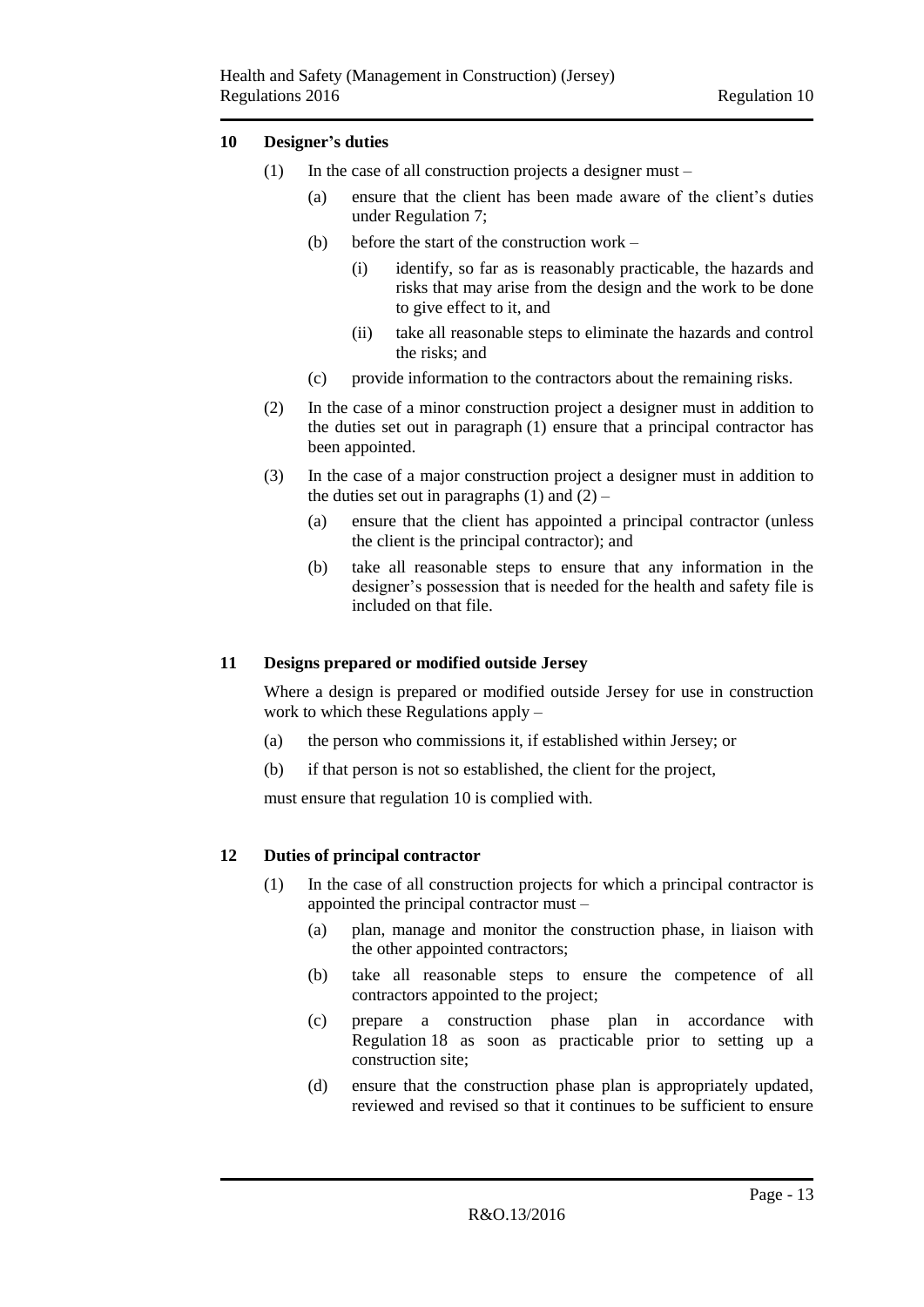that construction work is carried out so far as is reasonably practicable without risk to health and safety;

- (e) give all other contractors copies of the relevant parts of the construction phase plan;
- (f) in the case of high risk construction work, ensure that safe work method statements have been prepared in accordance with Regulation 19;
- (g) ensure that arrangements for assessing and controlling the risk of health hazards and the provision of amenities for welfare that comply with the requirements of Regulation 34 are provided throughout the construction phase;
- (h) ensure that the necessary steps are taken to prevent access by unauthorized persons to the construction site; and
- (i) provide a health and safety file to the client on completion of the work.
- (2) In the case of a major construction project the principal contractor must in addition to the duties set out in paragraph  $(1)$  –
	- (a) ensure that all persons engaged on the project have a suitable site induction and any further information or training that is needed for them to do their work safely and to comply with Regulation 20 is provided;
	- (b) consult with those persons in accordance with Regulation 17; and
	- (c) liaise with the health and safety project co-ordinator regarding ongoing design matters.

#### <span id="page-13-0"></span>**13 Contractor's duties**

- (1) Every contractor engaged in a construction project must
	- (a) ensure that the client is aware of his or her duties under Regulation 7;
	- (b) plan, manage and monitor his or her own work and that of workers engaged in the project;
	- (c) in the case of high risk construction work, prepare safe work method statements in accordance with Regulation 19;
	- (d) take all reasonable steps to ensure that all contractors engaged by him or her on the project and persons engaged to undertake construction work are competent to do the work for which they are engaged;
	- (e) provide supervision and training to their employees where it is necessary to ensure, so far as is reasonable practicable, that the work is done competently and safely and that Regulation 20 is complied with; and
	- (f) ensure that arrangements for assessing and controlling the risk of health hazards and the provision of amenities for welfare that comply with the requirements of Regulation 34 are provided to his or her employees.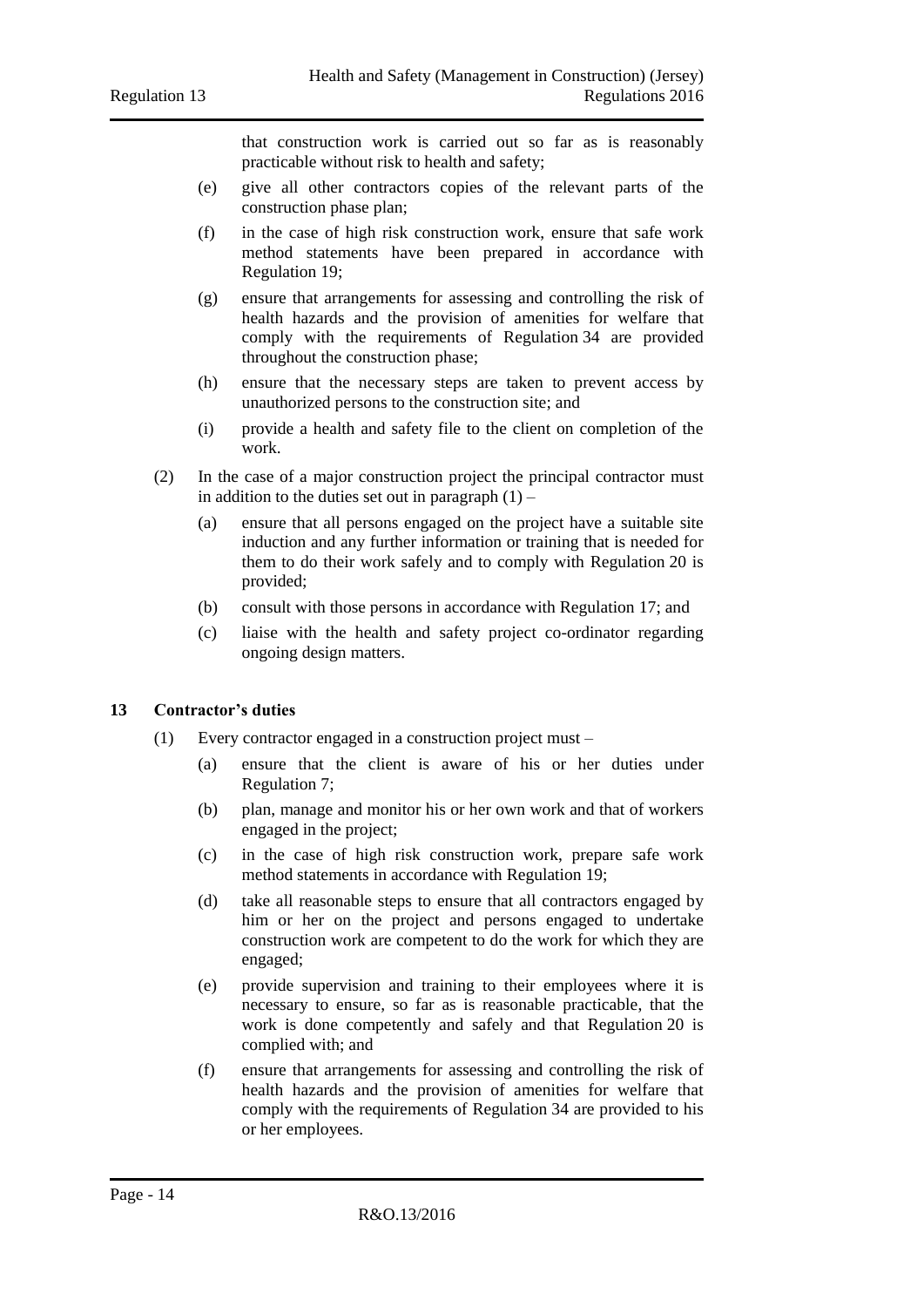- (2) In the case of a minor construction project every contractor must in addition to the duties set out in paragraph  $(1)$  –
	- (a) ensure that the client has appointed a principal contractor (unless the client is the principal contractor);
	- (b) co-operate with the principal contractor in planning and managing work, including taking notice of the principal contractor's directions and site rules;
	- (c) provide details to the principal contractor of any contractor whom he or she engages in connection with the project;
	- (d) provide any information needed for the health and safety file to the principal contractor in the case of minor construction projects and to the health and safety project co-ordinator in the case of major construction projects;
	- (e) inform the principal contractor of any likely difficulties in implementing and adhering to the health and safety plan; and
	- (f) inform the principal contractor of any accident, illness or dangerous occurrence at the site.
- (3) In the case of a major construction project every contractor must, in addition to the duties set out in paragraphs (1) and (2), ensure that the client has appointed a health and safety project co-ordinator.
- (4) Where there is no principal contractor the contractor who has control of the construction work or the construction project must draw up a construction phase plan in accordance with Regulation 18.

#### <span id="page-14-0"></span>**14 Responsibilities of persons engaged to undertake construction work**

All persons who are engaged to undertake construction work must –

- (a) undertake only work that they are competent to perform;
- (b) co-operate with other persons and co-ordinate their work so as to ensure the health and safety of other persons;
- (c) ensure that risk from the work is controlled in accordance with these Regulations; and
- (d) undertake their work in accordance with the information, direction, instruction and training with which they have been provided by or on behalf of the relevant contractor.

#### <span id="page-14-1"></span>**15 Responsibility to provide information**

- (1) In relation to a particular construction project, where a person has
	- (a) consulted with another person about the risks associated with the construction work that is undertaken under the project;
	- (b) reported to another person about the health and safety aspects of that construction work;
	- (c) identified and recorded hazards associated with that construction work;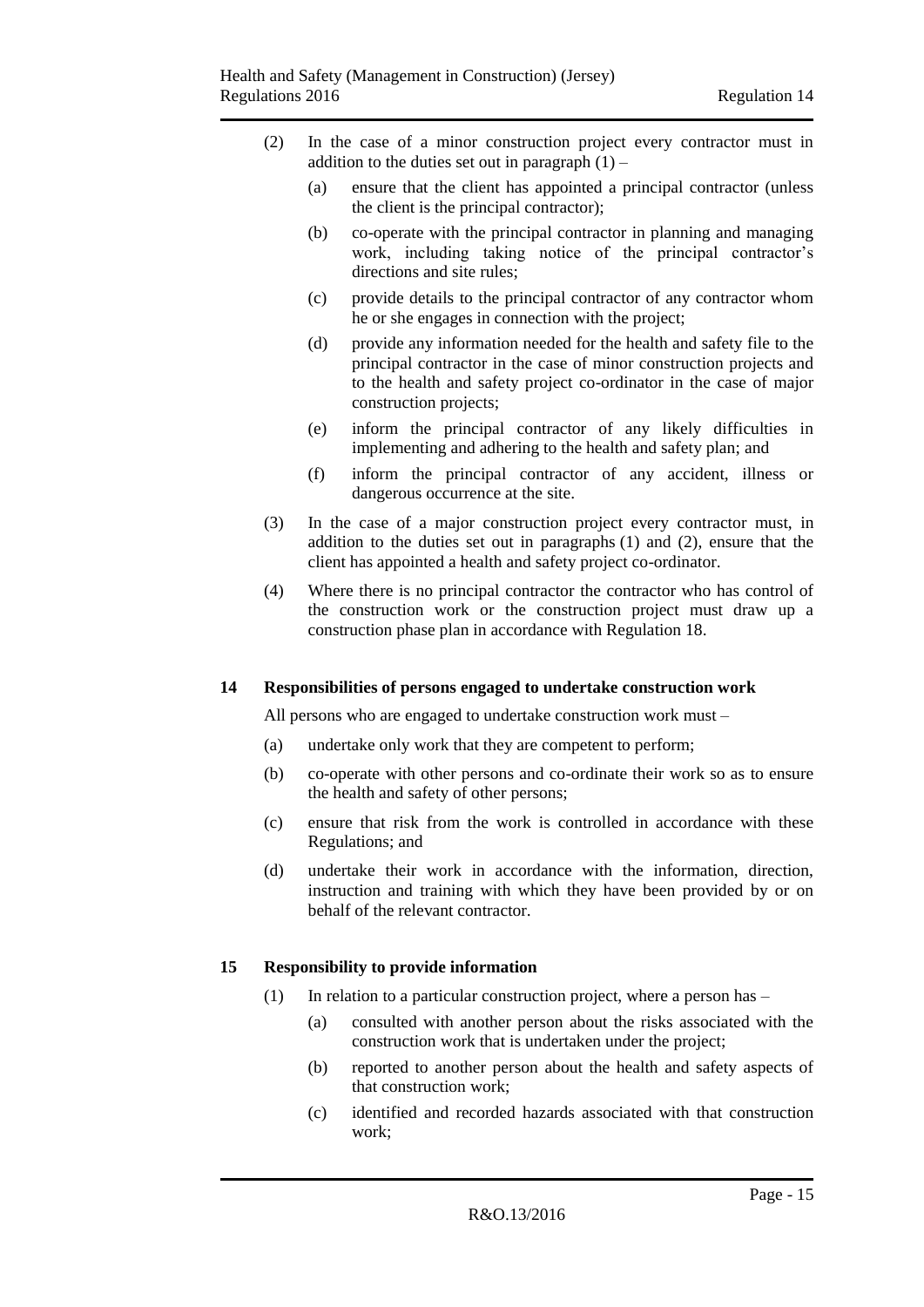- (d) assessed the risks associated with any such hazards;
- (e) prepared a construction phase plan for the construction project;
- (f) prepared a safe work method statement for construction work that is to be undertaken under the project;
- (g) implemented measures to control risks associated with that construction work; or
- (h) provided information, instruction and training to persons undertaking that construction work,

he or she must take reasonable steps to notify any person involved in project, or the construction work under the project, of any matter that may affect the latter person's capacity to comply with these Regulations in relation to the project or the work.

(2) A person undertaking construction work must take reasonable steps to notify the relevant contractor of any matter of which the person is aware that may affect the relevant contractor's capacity to comply with these Regulations.

#### <span id="page-15-0"></span>**16 Joint responsibility**

If more than one person has responsibility for a matter under these Regulations, or is required to do something under these Regulations, in relation to a construction project or to construction work –

- (a) each of the persons retains responsibility for the matter, or is subject to the requirement in relation to the matter;
- (b) each of the persons must fulfil his or her responsibility or meet the requirement to the extent that he or she controls the construction project or the construction work;
- (c) all of the persons must fulfil the responsibility or meet the requirement in a co-ordinated manner; and
- (d) each of the persons must cooperate with the other persons who have a responsibility, or are under a requirement, under these Regulations in relation to the construction project or construction work.

#### <span id="page-15-1"></span>**17 Consultation**

The relevant contractor must ensure there are arrangements for –

- (a) all persons engaged to undertake construction work, or their representatives, to be consulted, in a timely fashion, on matters relating to the work that may affect their health or safety; and
- (b) consideration of the views that those persons, or their representatives, express on matters relating to the construction work that may affect their health or safety, whether those views are expressed as a result of the consultation or spontaneously and whether before the start of the work or during its course.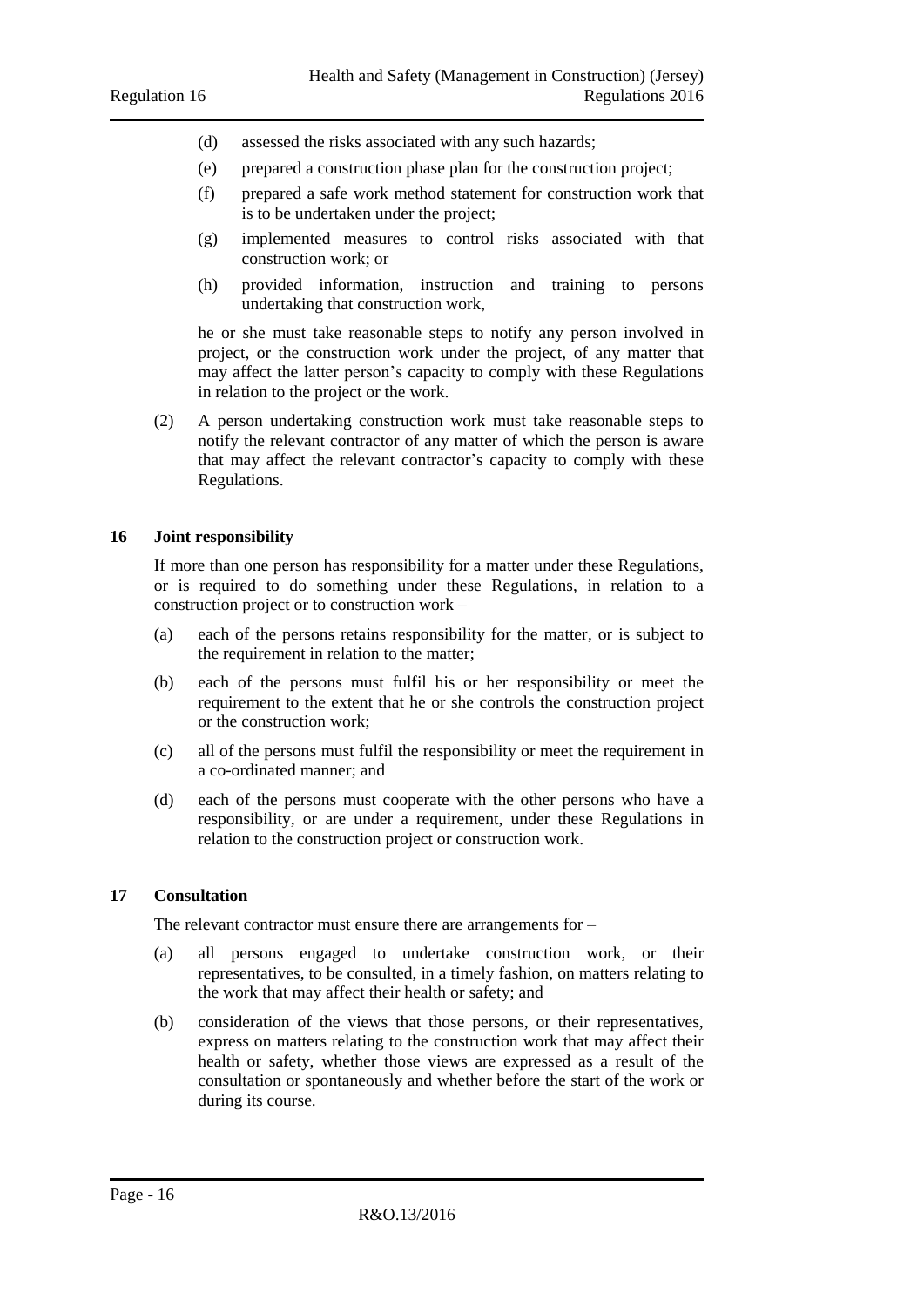#### <span id="page-16-0"></span>**18 Construction phase plans**

- (1) The relevant contractor must ensure that
	- (a) a site-specific construction phase plan is prepared before the construction work commences;
	- (b) the plan is in accordance with this Regulation; and
	- (c) the plan is monitored, maintained and kept up to date during the course of the work.
- (2) The plan must include so far as is reasonably practicable  $-$ 
	- (a) a statement of responsibilities, listing the names, positions and responsibilities of all persons who will have specific responsibilities on the site for occupational health and safety;
	- (b) details of arrangements for ensuring occupational health and safety training appropriate to the construction work under the construction project;
	- (c) details of arrangements for the co-ordination of health and safety matters concerning persons engaged to undertake that construction work;
	- (d) details of arrangements for managing occupational health or safety incidents when they occur, including the identities of and contact details of all persons who will be available to prevent, prepare for, respond to, or manage recovery from, those incidents;
	- (e) any site safety rules, with the detail of arrangements for ensuring that all persons at the site, whether employees, contractors, suppliers or visitors, are informed of the rules;
	- (f) hazard identification, risk assessment and risk control information for all work activities assessed as having risks; and
	- (g) safe work method statements for all high-risk construction work.
- (3) The relevant contractor, must ensure that a copy of the plan is available for inspection throughout the course of the construction work by –
	- (a) any person engaged to undertake construction work at the site;
	- (b) any person about to commence work at the site; and
	- (c) any person who works at the site.
- (4) The relevant contractor must ensure that any person engaged to carry out construction work at the construction site is provided with a copy of the parts of the construction phase plan for that site that relate to that work or to the person so engaged before the person so engaged starts work at the site.
- (5) If a construction phase plan is changed during the course of construction work, the relevant contractor must ensure that every person engaged to carry out construction work at the site concerned is promptly provided with a copy of the changed parts of the plan that relate to that work or to that person.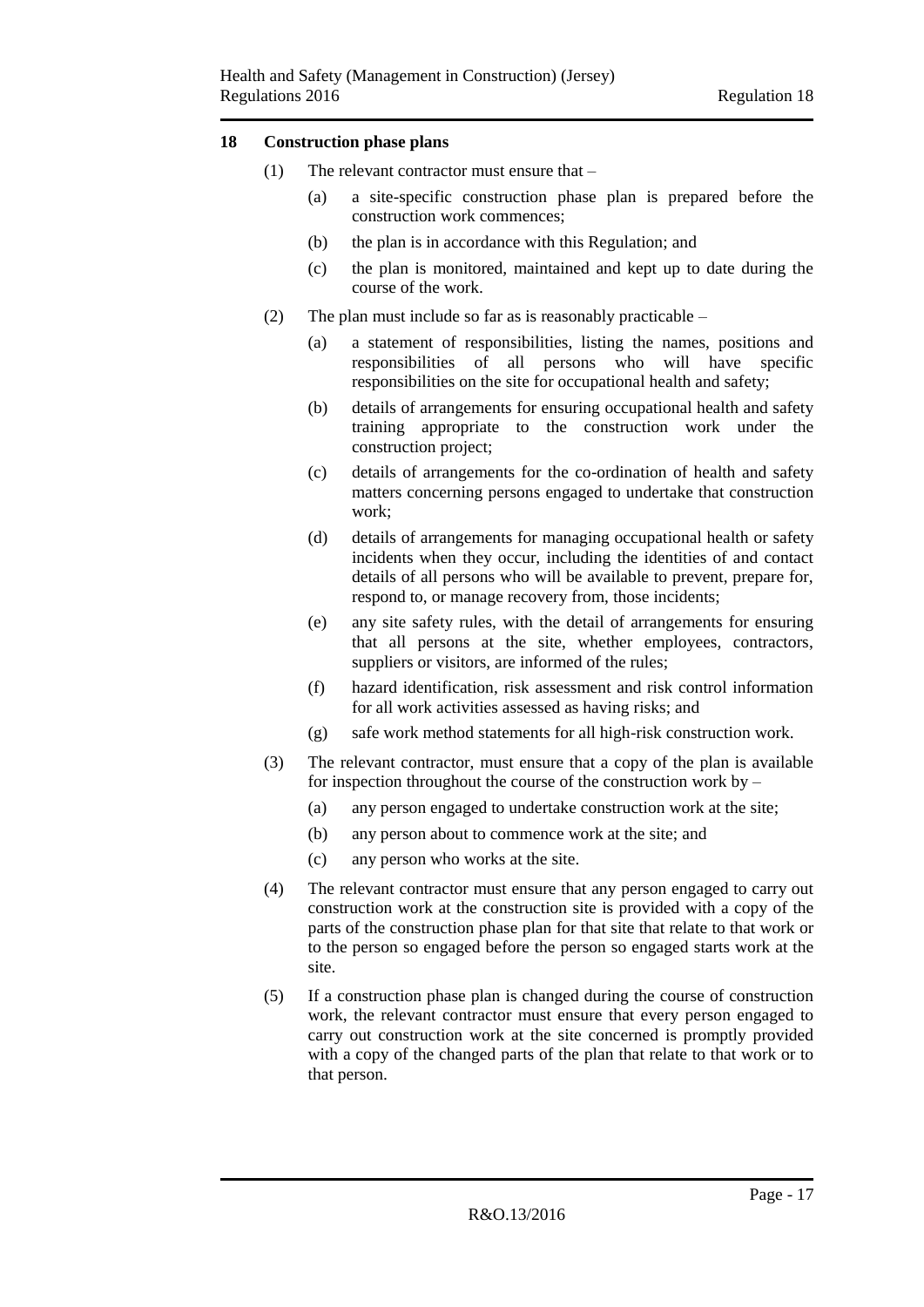#### <span id="page-17-0"></span>**19 Safe work method statements**

- (1) If high-risk construction work is to be undertaken, the relevant contractor must, except in the situation referred to in paragraph (2), ensure that each contractor carrying out high-risk construction work gives the relevant contractor a written safe work method statement for the high-risk construction work before the work is started.
- (2) The contractor who has control of the high-risk construction work must prepare a written safe work method statement for the work before it is started.
- (3) The relevant contractor of a construction project in relation to which high-risk construction work is undertaken, must ensure that work stops on the site if  $-$ 
	- (a) paragraph (1) or (2) (as the case requires) is not complied with in relation to the project; or
	- (b) the safe work method statements given under paragraph (1) or prepared under paragraph (2) are not kept up to date and reviewed whenever there is a change to the high-risk construction work that may have an impact on the health and safety of any person.
- (4) The relevant contractor must ensure that there are arrangements for
	- (a) ensuring that all persons undertaking high risk construction work comply with the safe work method statement that applies to that work; and
	- (b) making a person who is not complying with a safe work method statement that applies to the work –
		- (i) if it is safe to do so, stop the work immediately, or
		- (ii) if an immediate stop would increase the risk to health or safety of that or any other person, stop the work when it is safe to do so,

and then not resume the work until the person who failed to comply complies with the safe work method statement.

#### <span id="page-17-1"></span>**20 Occupational health and safety training**

- (1) The relevant contractor must not direct or allow another person, including a self-employed person, to undertake construction work on the construction project unless –
	- (a) the relevant contractor is satisfied that the other person has completed occupational health and safety training appropriate to the construction work to be undertaken by the person; or
	- (b) the other person is a person specified in paragraph (5).
- (2) A person engaged to undertake construction work must not undertake that work unless he or she –
	- (a) has completed occupational health and safety training appropriate to the construction work to be undertaken by the person; or
	- (b) is a person specified in paragraph (5).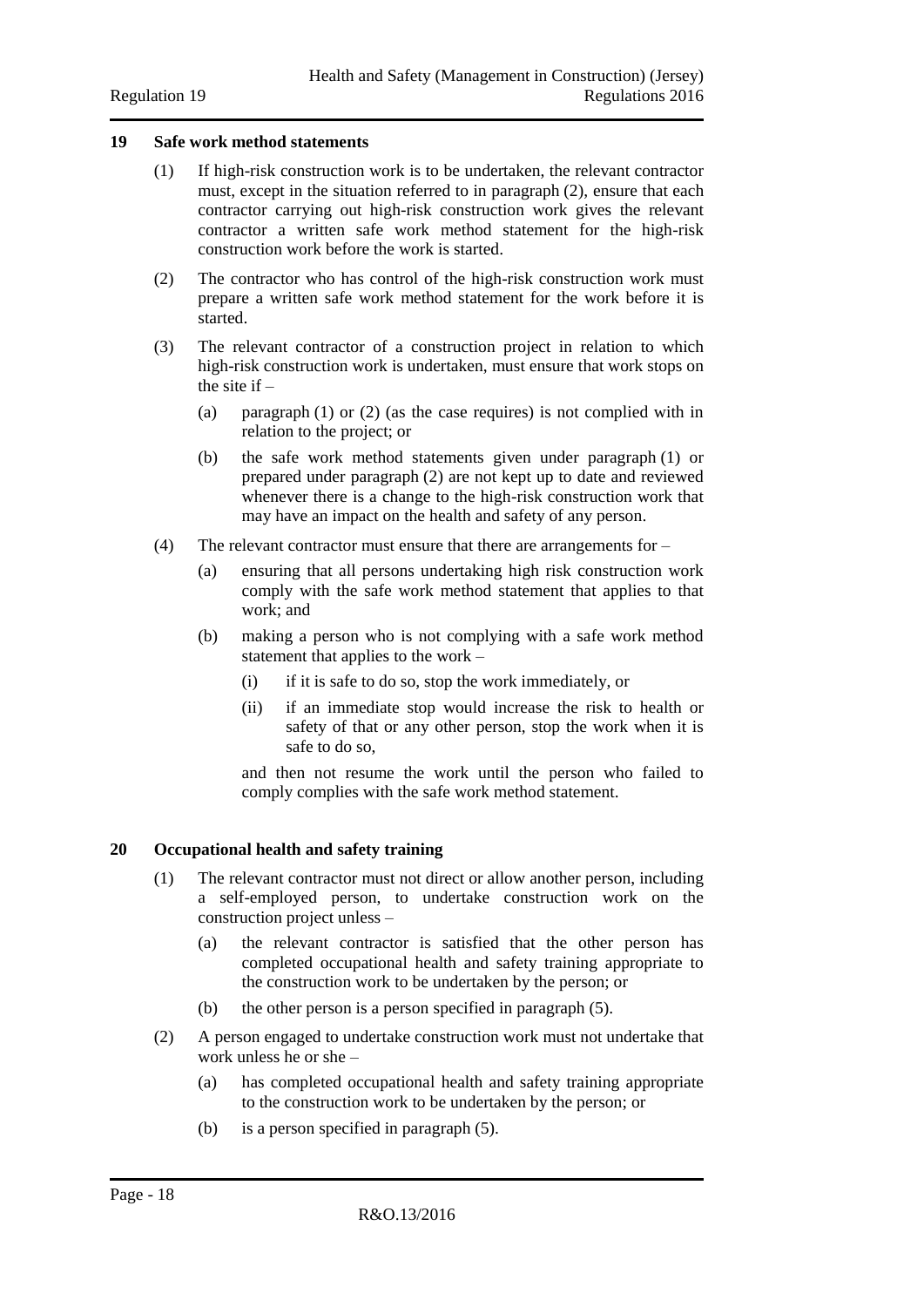- (3) The relevant contractor must make a record of the occupational health and safety induction training and any other training given to persons directly engaged or trained by the relevant contractor to undertake any construction work.
- (4) The relevant contractor must keep the record made under paragraph (3) for 3 years after the completion of the construction project or work.
- (5) The persons specified for the purposes of paragraph  $(1)(b)$  and  $(2)(b)$ are –
	- (a) a visitor to the relevant construction site who is accompanied by a person who has completed occupational health and safety training appropriate to the construction work;
	- (b) a person temporarily at the relevant construction site to deliver plant, supplies, materials or services where a risk assessment indicates that any risks to such a person can be controlled through measures other than that person's completing occupational health and safety training appropriate to the construction work; or
	- (c) a person undertaking construction work while he or she is undergoing such training as will ensure that the work is carried out without risk to health and safety.

# **PART 3**

#### SPECIFIC REQUIREMENTS

#### <span id="page-18-2"></span><span id="page-18-1"></span><span id="page-18-0"></span>**21 Existing services**

- (1) Before the commencement of construction work, the relevant contractor must, so far as reasonably practicable, ensure that existing services at the construction site are identified and that the condition of, and risks posed by, those services are assessed in accordance with this Regulation.
- (2) The assessment is in accordance with this Regulation if it identifies
	- (a) the types of existing services;
	- (b) the locations of the services and whether they are underground, overhead or contained within a structure;
	- (c) the extent of the services; and
	- (d) the risks that the services present, including the risks of electric shock, fire, explosion and an inrush of water.
- (3) If contact with an existing service would present a risk to any person on the construction site, the relevant contractor must ensure that the existing service is removed or disconnected, or otherwise isolated from the work to be carried out, so that contact with the service will be prevented.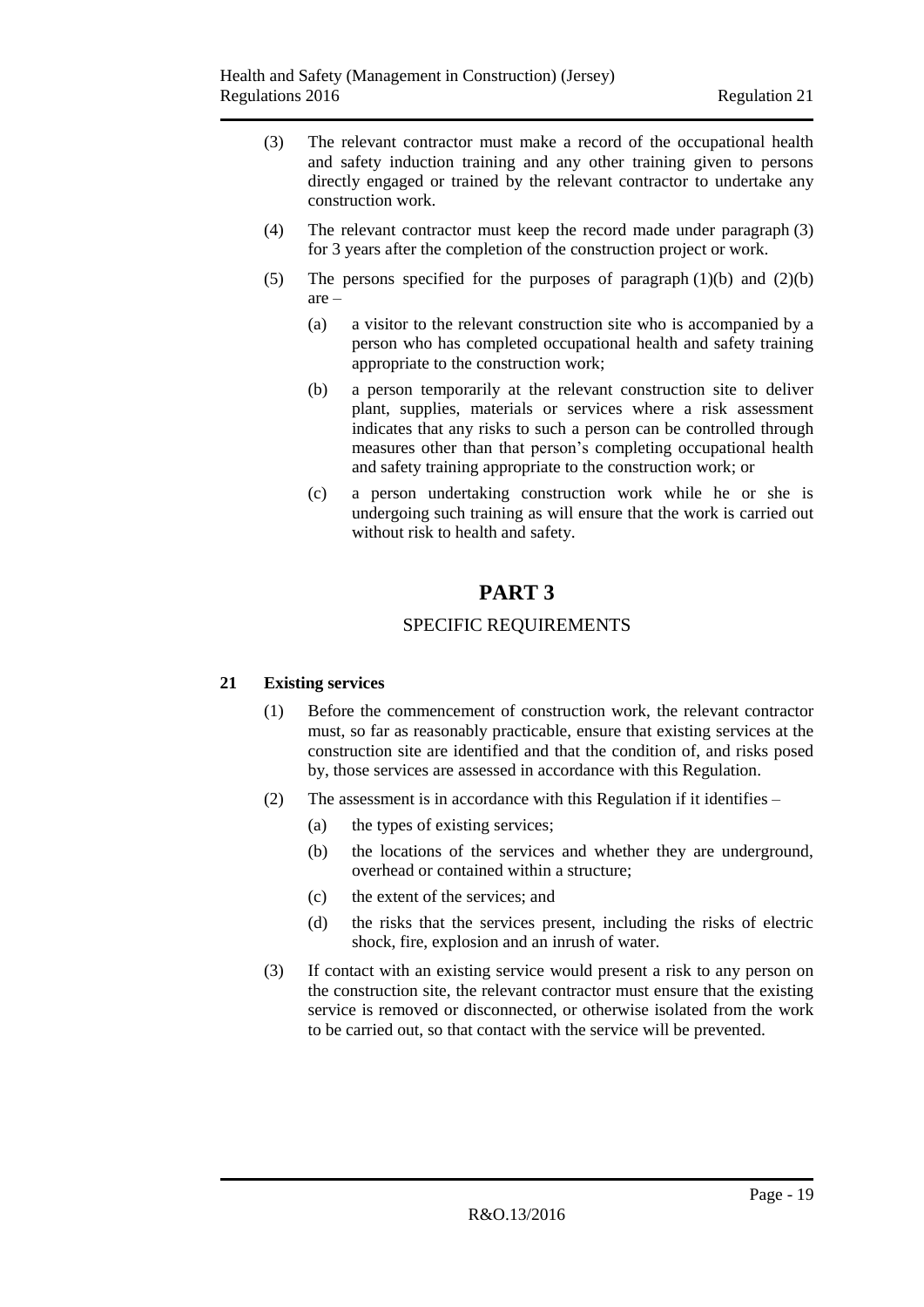#### <span id="page-19-0"></span>**22 Electricity supply**

The relevant contractor must ensure, so far as is reasonably practicable, that electrical installations, electrical material, electrical equipment and electrical apparatus on any construction site relating to the project are designed, constructed, installed, protected, used, maintained and tested to control the risk of electrical shock, burns, fire or explosion.

#### <span id="page-19-1"></span>**23 Safe place of work, access and egress**

- (1) The relevant contractor must, so far as reasonably practicable, ensure that all persons undertaking construction work are provided with a safe place of work and safe access to, and egress from, all places on the site where they may be required to work or pass.
- (2) This includes the provision of appropriate emergency access and egress routes and the maintenance of these free of obstructions.

#### <span id="page-19-2"></span>**24 Traffic control**

If any pedestrian movement, vehicular movement or movement of plant at a construction site may be affected by construction work, the relevant contractor must, so far as reasonably practicable, ensure that those movements are managed so as to control any risk that the movements may present to persons present on the site.

#### <span id="page-19-3"></span>**25 Protecting the public**

- (1) The relevant contractor must, so far as reasonably practicable, ensure that members of the public are not exposed to health and safety risks arising from the construction work.
- (2) In particular, the relevant contractor must ensure that
	- (a) every construction site is left secured, whether or not it is unattended, so as to prevent access by unauthorized persons; and
	- (b) signs are placed on every construction site, clearly visible from outside the site, stating the names and contact telephone numbers of the relevant contractor, including an after-hours emergency telephone number that allows the relevant contractor to be reached with reasonable speed and ease.

#### <span id="page-19-4"></span>**26 Excavations**

- (1) If excavation work is carried out, the relevant contractor must take all practicable steps to ensure that appropriate measures are in place to control risks associated with cave-in, collapse of adjoining structures or inrush of water.
- (2) If an excavation needs to be supported or battered back to control risks, the relevant contractor must ensure that construction work is not carried out on the excavation until the excavation and any supports have been inspected by a competent person –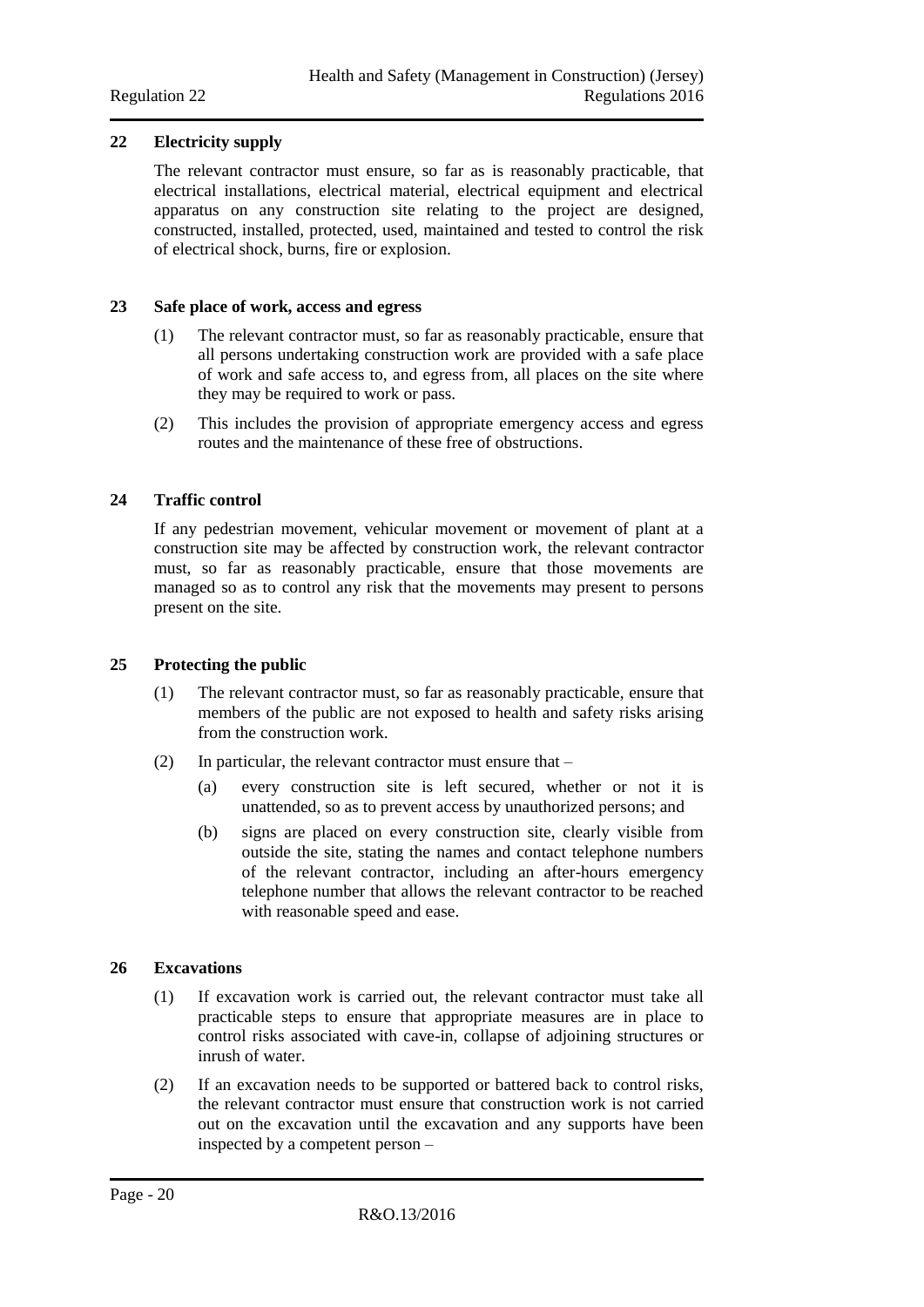- (a) at the start of the shift in which the work is to be carried out;
- (b) after any event likely to have affected the strength or stability of the excavation; or
- (c) after any material unintentionally falls or is dislodged.
- (3) If, after the inspection, the competent person is not satisfied that the construction work can be carried out safely, he or she must advise the relevant contractor of that fact and the excavation must not be used until the matters identified have been resolved.
- (4) The competent person must complete a written record of the inspection, being a record that includes the information required by Regulation 31.

#### <span id="page-20-0"></span>**27 Work at height**

- (1) The relevant contractor must ensure that if construction work is carried out at height, suitable and sufficient measures are taken to prevent any person falling through such a distance as to put the person at risk of personal injury.
- (2) In particular
	- (a) the work must be carried out from a place of work, with (if necessary) a means of access or egress at height, where the place and means satisfy the requirements of Schedule 1; or
	- (b) sufficient work equipment must be provided and used in carrying out the work, being work equipment that meets such of the requirements of Schedules 2 to 7 as apply to it.
- (3) The work equipment referred to in sub-paragraph (2)(b) must be inspected by a competent person after it has been installed or assembled and then at suitable intervals or after every occasion when the equipment has been subject to conditions liable to affect its safe use.
- (4) A scaffold from which a person could fall 2 metres or more must be thoroughly examined by a competent person before it is brought into use and after it has been substantially altered or erected.
- (5) A scaffold from which a person could fall 2 metres or more must be inspected by a competent person once in every period of 7 days in which it continues to be used.
- (6) The competent person must complete a written record of an examination referred to in sub-paragraph (4) or an inspection referred to in subparagraph (5), being a record that includes the information required by Regulation 31.

#### <span id="page-20-1"></span>**28 Fragile surfaces**

- (1) The relevant contractor must ensure that measures are taken to control the risk of persons working at height who are passing across or near, or working on, from or near, a fragile surface on a construction site.
- (2) In particular –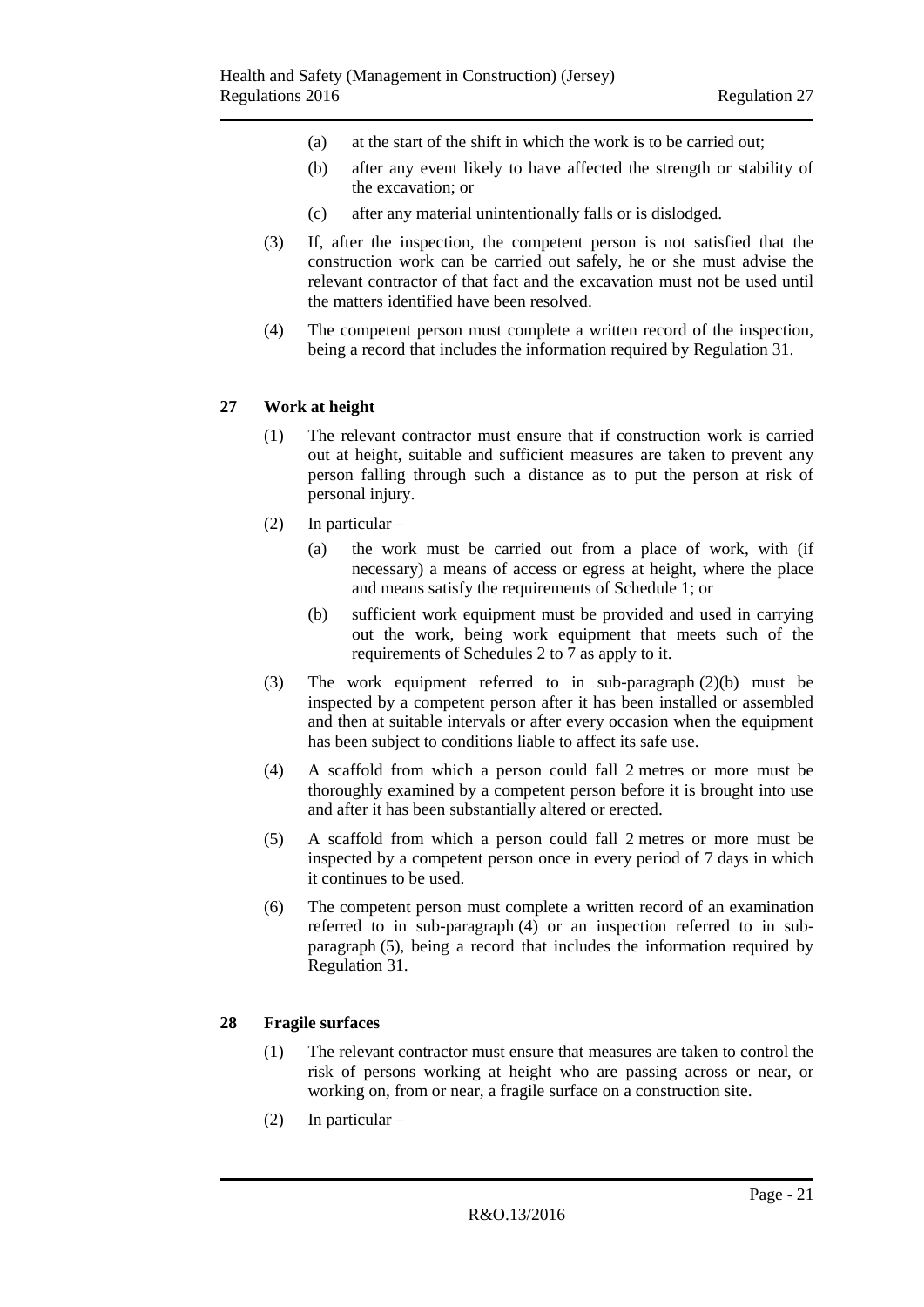- (a) if a person works over or near a fragile surface on a construction site from which a person could fall 2 metres or more, suitable and sufficient platforms, coverings, guard rails or similar means of support and protection must be provided;
- (b) signs warning of the presence and location of that fragile surface must be fixed to the approaches to the area where the fragile surface is situated.

#### <span id="page-21-0"></span>**29 Falling objects**

The relevant contractor must so far as is reasonably practicable ensure that arrangements are made to control any risk of a person's being struck by falling objects at or in the vicinity of a construction site.

#### <span id="page-21-1"></span>**30 Hoists**

- (1) The relevant contractor must so far as is reasonably practicable ensure that the risks from the installation or use of any hoist provided for the movement of workers or material on a construction site are controlled.
- (2) In particular
	- (a) the hoist must be properly constructed of sound materials and capable of lifting the required loads;
	- (b) any hoist way must be enclosed to the extent required to prevent persons being struck by the moving parts of the hoist installation or by materials being carried on the hoist;
	- (c) every hoist and every hoist enclosure must be constructed so as to prevent any part of any person or any goods carried in the hoist being trapped between –
		- (i) any part of the hoist and any fixed structure,
		- (ii) between the counterbalance weight and any other moving part of the hoist.
	- (d) gates must be provided at each landing level of the hoist;
	- (e) any such gate must not obstruct the movement of the hoist and must be fitted with efficient interlocking or other devices to ensure that the gate cannot be opened except when the hoist is at the landing and that the hoist platform cannot be moved away from the landing until the gate is closed;
	- (f) efficient devices that will support the lift platform together with its safe working load in the event of the failure of the hoisting system must be provided and maintained, where practicable, in connection with every hoist;
	- (g) efficient automatic devices must be provided and maintained in connection with every hoist that will ensure that the carrier does not overrun the highest point set for its intended travel;
	- (h) the gap between the edge of the hoist platform and each landing must be as small as practicable;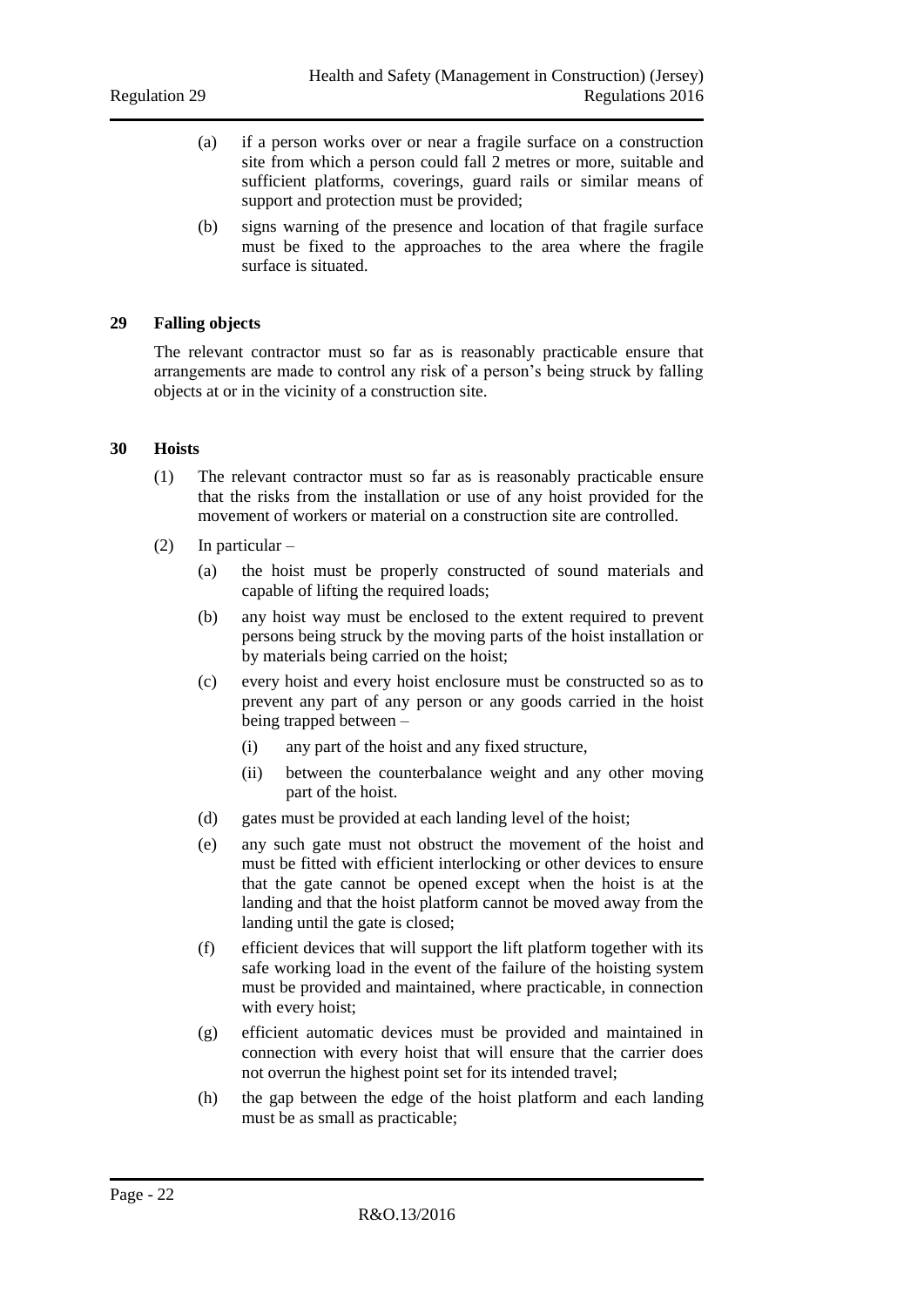- (i) signs must be placed on the hoist identifying its intended purpose and the safe working load that it can carry;
- (j) if the hoist is intended only for the movement of material, a sign must be placed making it clear that persons are prohibited from travelling on the hoist;
- (k) in the case of hoists used for carrying persons, whether or not with materials –
	- (i) efficient automatic devices must be provided and maintained to prevent the hoist platform from overrunning,
	- (ii) every hoist platform on each side from which access is afforded to a landing must be fitted with a gate and, in connection with every such gate, efficient devices must be provided to secure that when persons or material are on the hoist platform, the hoist platform cannot be raised or lowered until the gate is closed and that it comes to rest when the gate is opened,
	- (iii) in the case of a hoist where the hoist platform is suspended by a rope or chain, there must be at least 2 ropes or chains separately connected to the hoist platform, each rope or chain with its attachments being capable of carrying the whole weight of the hoist platform and its maximum working load, and
	- (iv) suitable efficient automatic devices must be provided that will ensure that the hoist platform comes to rest at a point above the lowest point to which the hoist platform can travel;
- (l) the hoist must be erected by trained and experienced persons, operated by trained and competent persons and only used for its intended purpose;
- (m) the hoist must be capable of being operated from only one position;
- (n) measures must be taken to prevent any person, or thing, that is being carried on the hoist platform from falling from the hoist platform or coming into contact with any moving parts of the installation or with any adjoining structures;
- (o) following erection, substantial alteration or repair of the hoist, a test and examination of the hoist must be carried out by a competent person; and
- (p) the hoist must be thoroughly examined by a competent person at least once in every 6 months while it continues to be used.
- (3) The competent person must complete a written record of an examination referred to in paragraph  $(2)(o)$  or  $(p)$ , being a record that includes the information required by Regulation 31.

#### <span id="page-22-0"></span>**31 Information in record of inspection**

The record of an inspection must include the following information –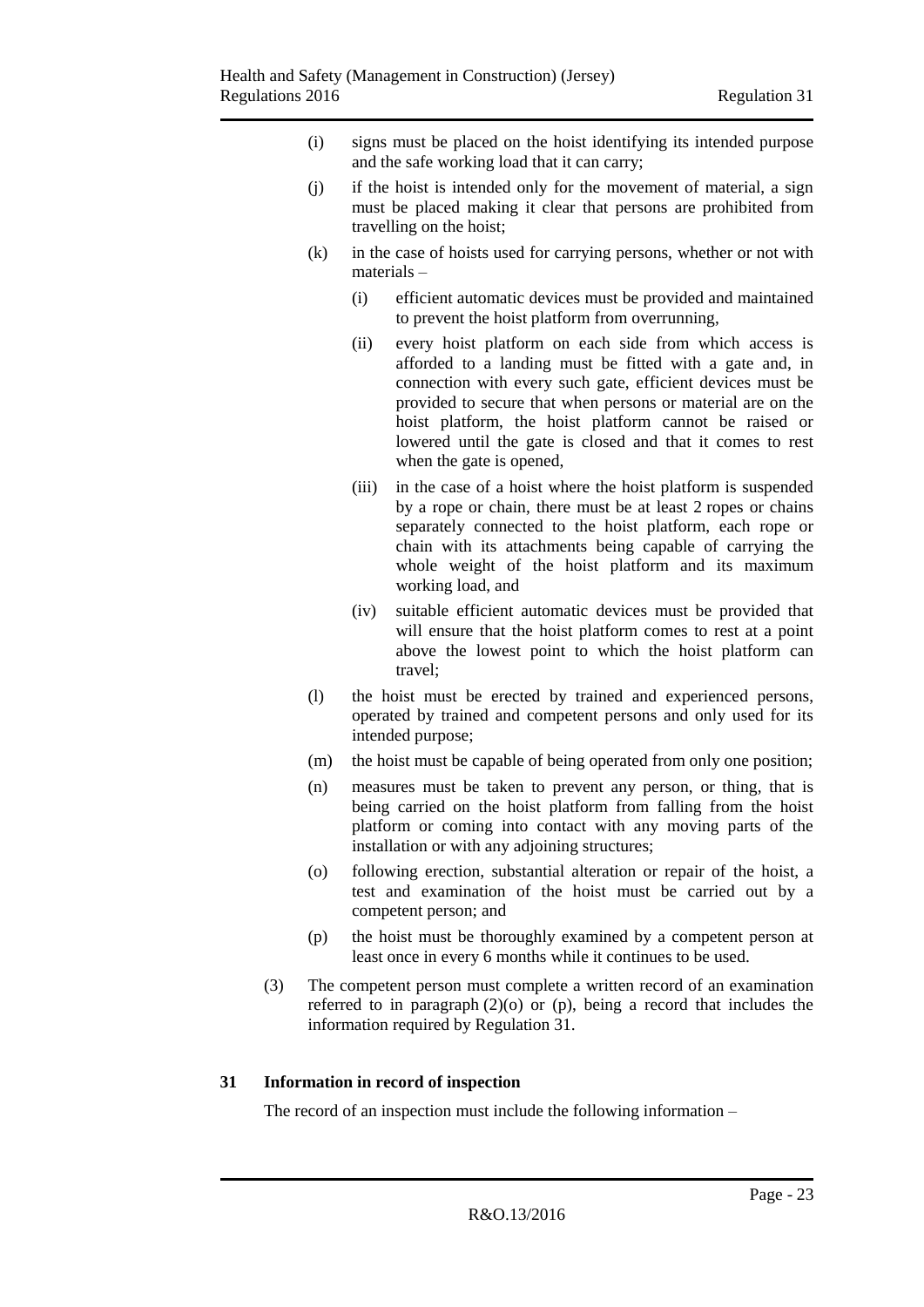- (a) the name and the address of the relevant contractor of the relevant construction work;
- (b) the address of the relevant construction site;
- (c) a description of the relevant construction work;
- (d) the date and the time of the inspection;
- (e) details of any risk that was identified;
- (f) any action taken to control that risk;
- (g) the name and the address of competent person who carried out the inspection.

#### <span id="page-23-0"></span>**32 Housekeeping**

- (1) The relevant contractor must so far as is reasonably practicable ensure that the construction site relating to the project is kept orderly and tidy.
- (2) In particular, the relevant contractor must so far as is reasonably practicable ensure that –
	- (a) access ways are kept clear of material and debris and maintained in a non-slippery condition;
	- (b) general safety signs are erected in accordance with any construction phase plan under Regulation 18, or in the absence of such a plan, as appropriate, and kept in good condition;
	- (c) there is a safe system for collecting, storing and disposing of excess material and waste material at the construction site;
	- (d) plant is safely secured when not in use; and
	- (e) material at or near the construction site is moved and stored in a safe and orderly manner so that it does not present a risk to any person.

#### <span id="page-23-1"></span>**33 Lighting**

The relevant contractor must so far as is reasonably practicable ensure that the level of lighting provided –

- (a) in any area where a person performs construction work under the project; or
- (b) anywhere where a person may be required to pass through in order to perform that work, including access ways and emergency exits,

permits that work or passage to take place without risk to the person.

#### <span id="page-23-2"></span>**34 Occupational health and welfare**

- (1) All necessary steps must be taken to assess and control the risk of health hazards arising in the course of construction work.
- (2) Persons engaged in construction work on a construction site must have reasonable access to appropriate amenities for their comfort, welfare and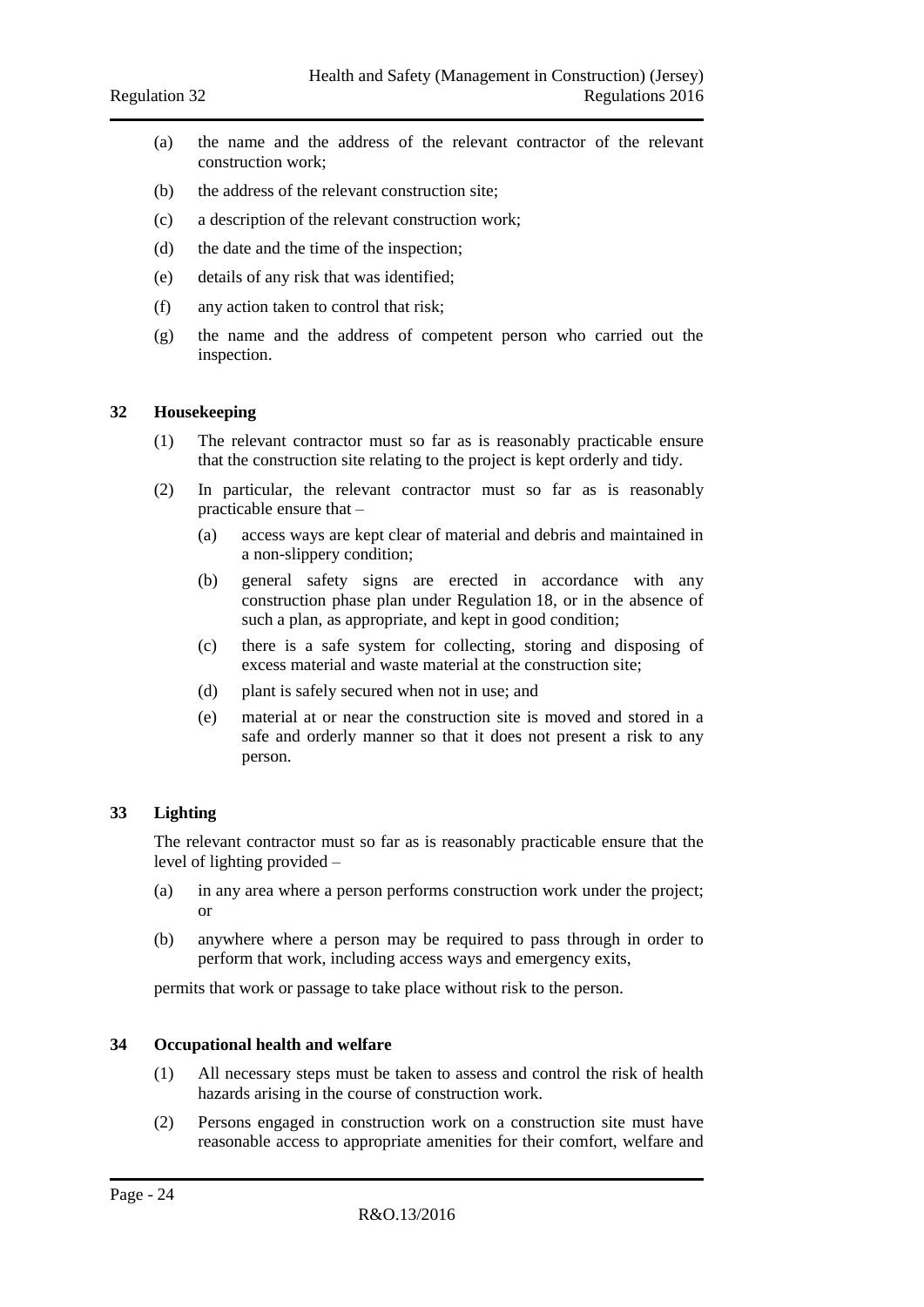hygiene, including toilets, washing facilities, drinking water, changing rooms and rest rooms.

#### <span id="page-24-0"></span>**35 Emergency procedures**

The relevant contractor must ensure that –

- (a) in the event of danger it is possible for workers to evacuate all work areas of the construction site quickly and safely;
- (b) emergency exits and emergency routes are signposted, and emergency plans are displayed, at appropriate locations on the construction site;
- (c) arrangements are in place for rescuing any injured persons from the construction site; and
- (d) where indicated by the risk assessment that relates to the construction work, emergency evacuation procedures are practised at regular intervals and any difficulties identified and resolved.

#### <span id="page-24-1"></span>**36 First-aid and medical attention**

The relevant contractor must ensure that there are arrangements for first aid to be available when construction work is being undertaken under the project, being first aid that –

- (a) is adequate for the initial treatment of any foreseeable injuries and illnesses that may arise on the relevant construction site; and
- <span id="page-24-2"></span>(b) includes the provision of trained personnel where this is appropriate.

# **PART 4**

#### CLOSING

#### <span id="page-24-4"></span><span id="page-24-3"></span>**37 Repeal**

The Construction (Safety Provisions) (Jersey) Regulations 1970<sup>2</sup> are repealed.

#### <span id="page-24-5"></span>**38 Saving**

Nothing in these Regulations affects the operation of –

- (a) the Safeguarding of Workers (Cranes and Lifting Appliances) (Jersey) Regulations 1978<sup>3</sup> ; or
- (b) the Safeguarding of Workers (Electricity at Work) (Jersey) Regulations 1983<sup>4</sup> ,

or their application to or in respect of any construction project, construction work or construction site referred to in these Regulations.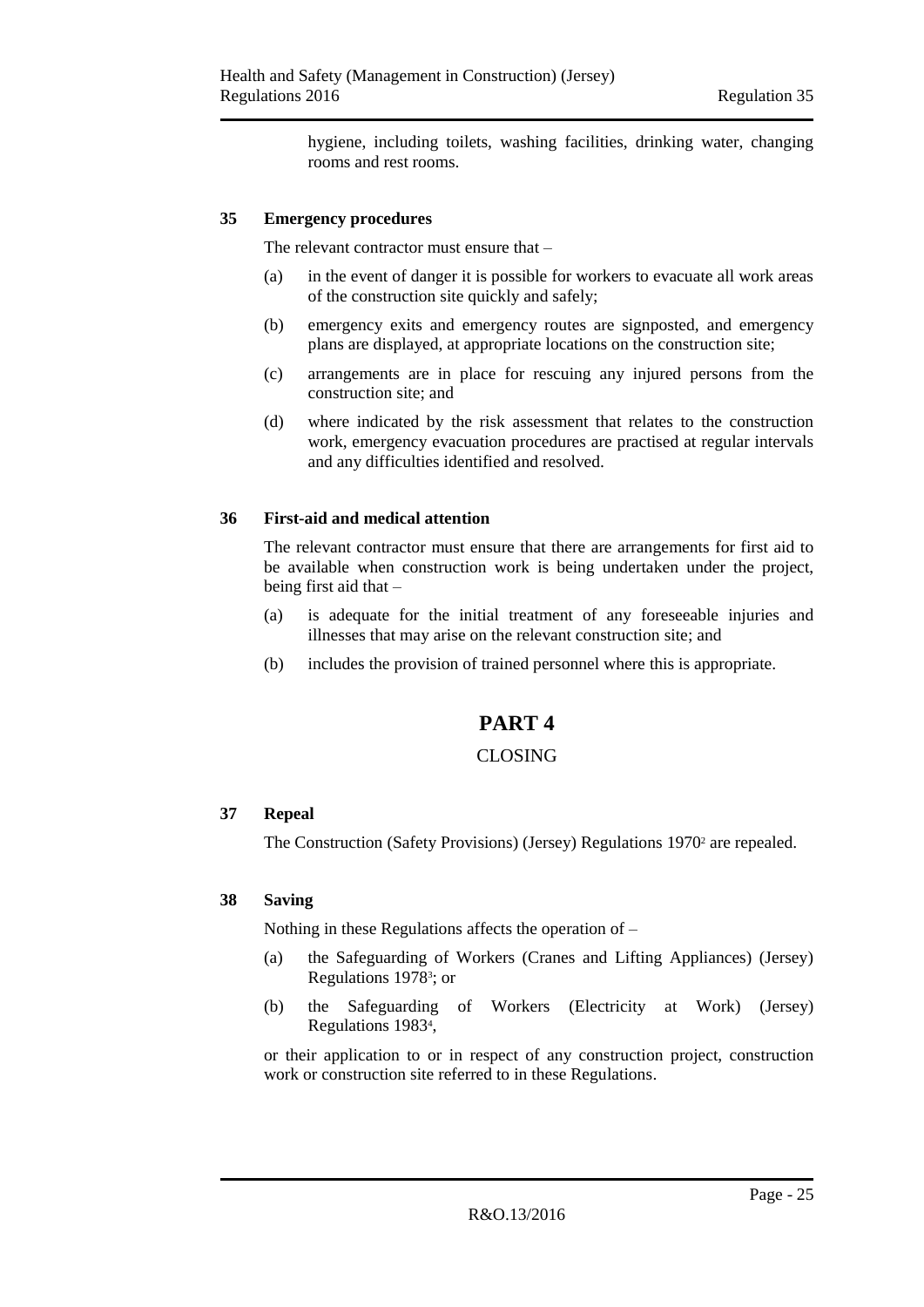#### <span id="page-25-0"></span>**39 Citation and commencement**

These Regulations may be cited as the Health and Safety (Management in Construction) (Jersey) Regulations 2016 and shall come into force on 1st October 2016.

#### **DR. M. EGAN**

*Greffier of the States*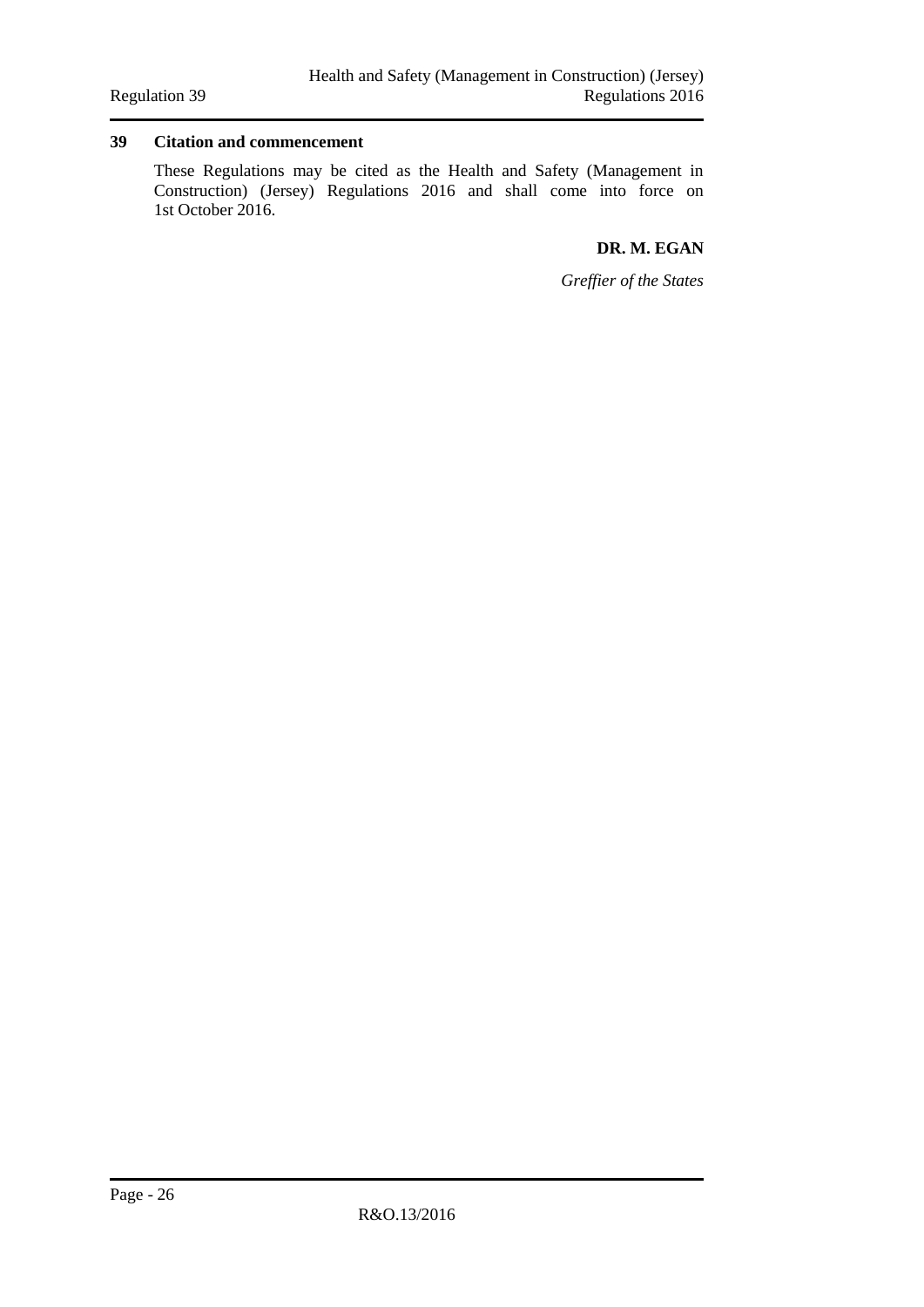#### (Regulation  $27(2)(a)$ )

#### <span id="page-26-0"></span>**REQUIREMENTS FOR PLACE OF WORK AT HEIGHT**

<span id="page-26-1"></span>A place of work at height must –

- (a) be stable and of sufficient strength and rigidity for the purpose for which it is intended to be or is being used;
- (b) where applicable, rest on a stable, sufficiently strong surface;
- (c) be of sufficient dimensions
	- (i) to permit the safe passage of persons,
	- (ii) to permit the safe use of any plant or materials required to be used, and
	- (iii) to provide a safe working area having regard to the work to be carried out there;
- (d) possess suitable and sufficient means for preventing a fall;
- (e) possess a surface that has no gap
	- (i) through which a person could fall,
	- (ii) through which any material or object could fall and injure a person, or
	- (iii) that gives rise to any other risk of injury to a person, not being a risk against which measures have been taken to protect persons;
- (f) be so constructed and used, and maintained in such condition, as to
	- (i) control the risk of slipping or tripping, and
	- (ii) prevent, so far as is reasonably practicable, any person from being caught between it and any adjacent structure; and
- (g) where it has moving parts, be prevented by appropriate devices from moving inadvertently during work at height.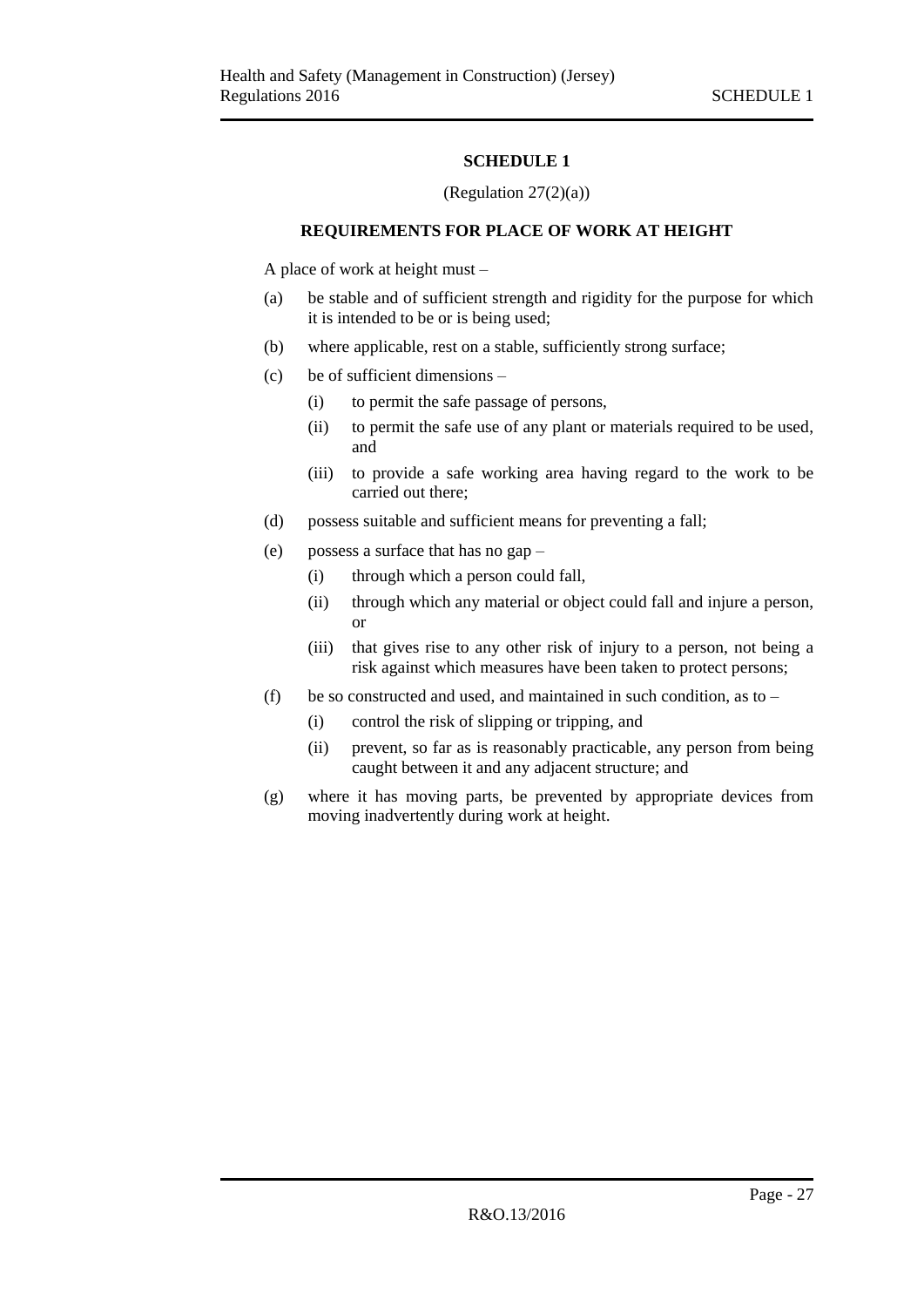#### (Regulation 27(2)(b))

#### <span id="page-27-1"></span><span id="page-27-0"></span>**REQUIREMENTS FOR GUARD-RAILS, TOE-BOARDS, BARRIERS ETC.**

#### <span id="page-27-2"></span>**1 Interpretation**

Unless the context otherwise requires, a reference in this Schedule to means of protection is to a guard-rail, toe-board, barrier or similar collective means of protection.

#### <span id="page-27-3"></span>**2 General requirements**

Any means of protection must –

- (a) be of sufficient dimensions, of sufficient strength and rigidity for the purposes for which the means are being used and otherwise suitable;
- (b) be so placed, secured and used as to ensure, so far as is reasonably practicable, that the means do not become accidentally displaced; and
- (c) be so placed as to prevent, so far as is reasonably practicable, the fall of any person, or of any material or object, from any place of work.

#### <span id="page-27-4"></span>**3 Parameters**

In relation to work at height involved in construction work –

- (a) a top guard-rail or other similar means of protection must be at least 950 millimetres above the edge from which any person is liable to fall;
- (b) a toe-board must be suitable and sufficient to prevent the fall of any person, or of any material or object, from any place of work; and
- (c) an intermediate guard-rail or similar means of protection must be positioned so that any gap between it and other means of protection does not exceed 470 millimetres.

#### <span id="page-27-5"></span>**4 Supports**

A structure, or part of a structure, that supports any means of protection or to which any means of protection are attached must be of sufficient strength and suitable for the purpose of such support or attachment.

#### <span id="page-27-6"></span>**5 Ladder access and temporary removal of means of protection**

(1) A lateral opening may be made or maintained in any means of protection if it is necessary to allow access to or egress from a ladder or stairway, but only for the time and to the extent necessary to allow that access or egress.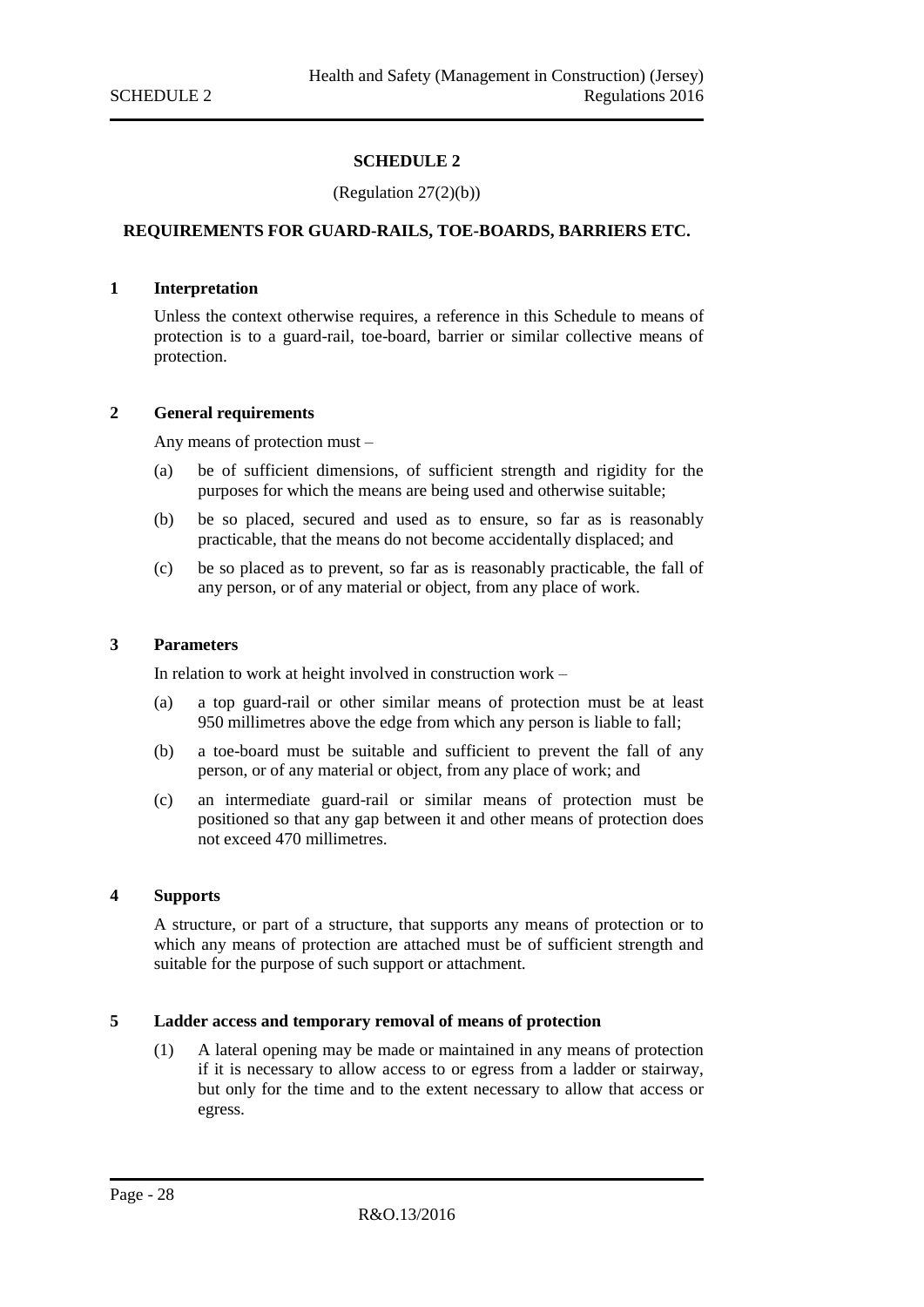- (2) Means of protection may be removed, but only for the time and to the extent necessary to gain access or egress or to carry out a particular task.
- (3) A task must not be performed while means of protection are removed unless effective compensatory safety measures are in place.
- (4) The means of protection must be replaced as soon as practicable.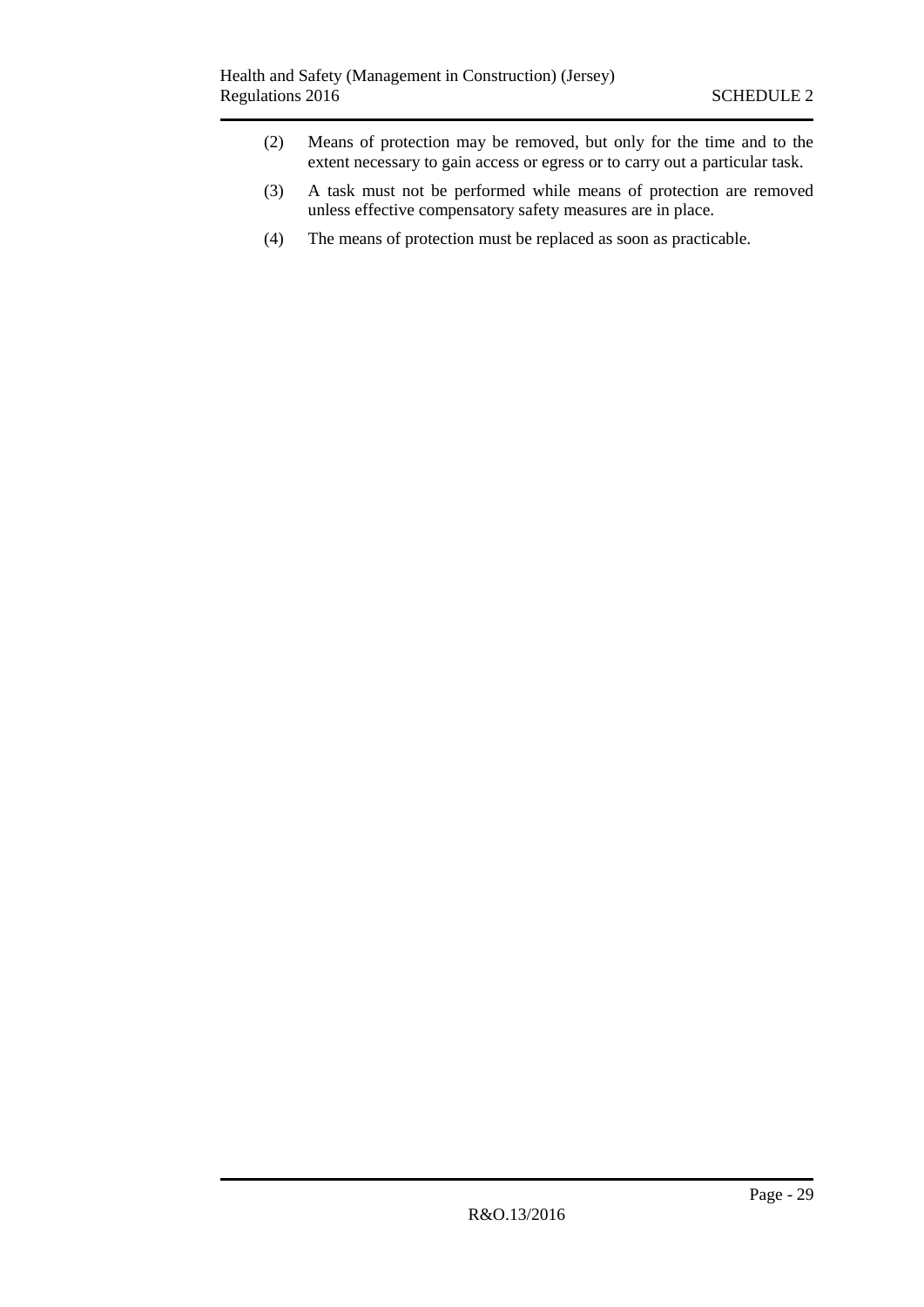#### (Regulation 27(2)(b))

#### <span id="page-29-0"></span>**REQUIREMENTS FOR WORKING PLATFORMS**

#### <span id="page-29-2"></span><span id="page-29-1"></span>**1 Interpretation**

In this Schedule, "supporting structure" means any structure used for the purpose of supporting a working platform and includes any scaffolding, or plant, used for that purpose.

#### <span id="page-29-3"></span>**2 Condition of surfaces**

A surface on which a supporting structure rests must be stable, of sufficient strength and of suitable composition safely to support the supporting structure, the working platform and any loading intended to be placed on the working platform.

#### <span id="page-29-4"></span>**3 Stability etc. of supporting structure**

Any supporting structure must –

- (a) be of sufficient strength and rigidity, and otherwise suitable, for the purpose for which it is used;
- $(b)$  if
	- (i) it is a wheeled structure, be prevented by appropriate devices from moving inadvertently during work at height, or
	- (ii) it is not a wheeled structure, be prevented from slipping by secure attachment to the bearing surface or to another structure, provision of an effective anti-slip device or by other means of equivalent effectiveness; and
- (c) be stable while being erected, used, altered, modified or dismantled.

#### <span id="page-29-5"></span>**4 Stability etc. of working platforms**

A working platform must –

- (a) be of sufficient strength and rigidity, and otherwise suitable, for the purpose for which it is used;
- (b) be so erected and used as to ensure that its components do not become accidentally displaced in such a way as to endanger any person;
- (c) be stable while being used; and
- (d) not be dismantled in such a way as to present a risk of accidental displacement.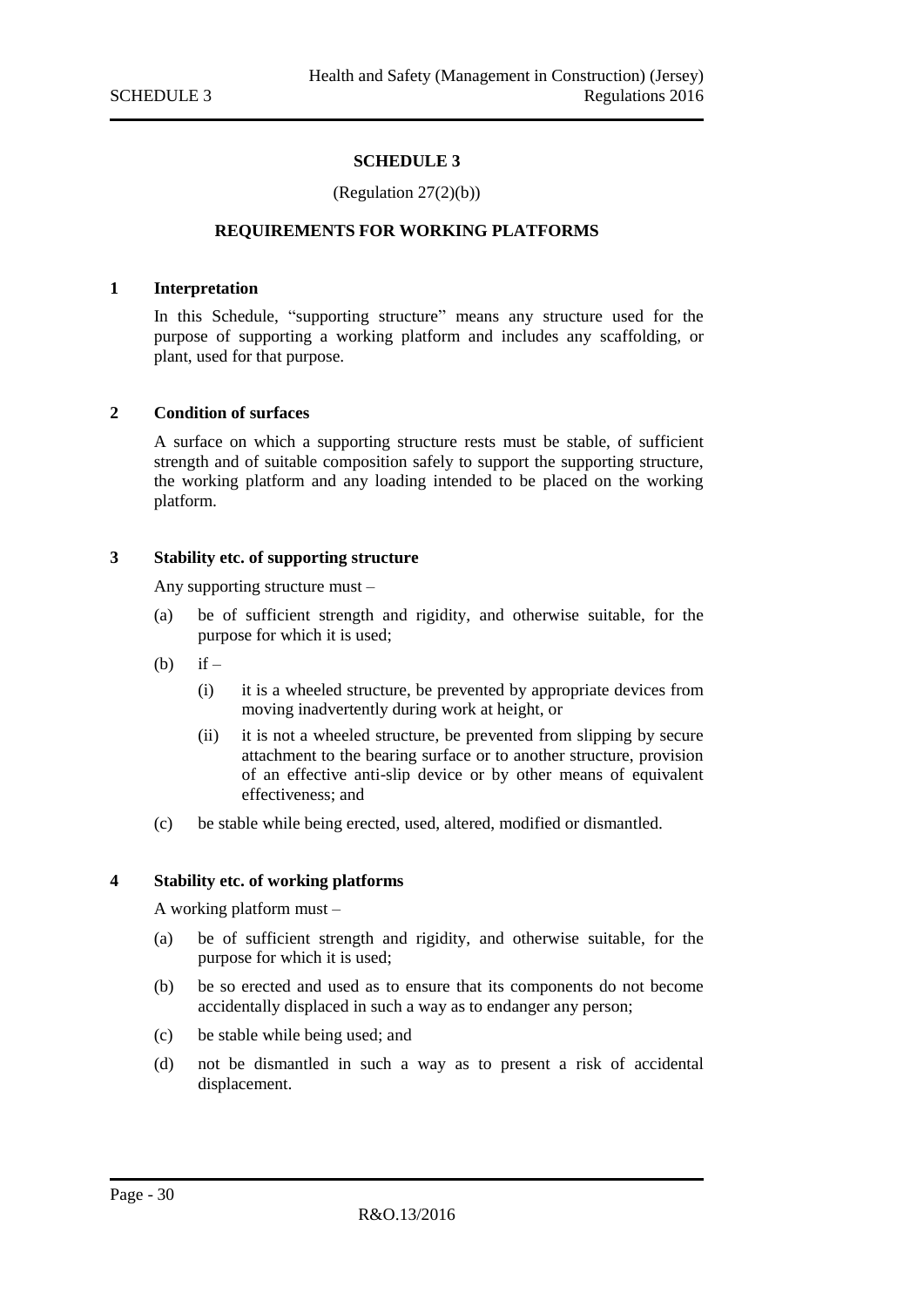#### <span id="page-30-0"></span>**5 Safety on working platforms**

A working platform must –

- (a) be of sufficient dimensions
	- (i) to permit the safe passage of persons that are to work on it,
	- (ii) to permit the safe use of the relevant plant and materials, and
	- (iii) to provide a safe working area for the relevant work;
- (b) have a suitable surface and, in particular, a surface that has no gap
	- (i) through which a person could fall,
	- (ii) through which any material or object could fall and injure a person, or
	- (iii) that could give rise to any other risk to any person, unless measures have been taken to control the risk; and
- (c) be so erected used and maintained as to control the risk that a person
	- (i) slip or trip on it, or
	- (ii) be caught between it and any adjacent structure.

#### <span id="page-30-1"></span>**6 Loading**

A working platform and any supporting structure must not be loaded so as to give rise to a risk of collapse or to any deformation that could affect its safe use.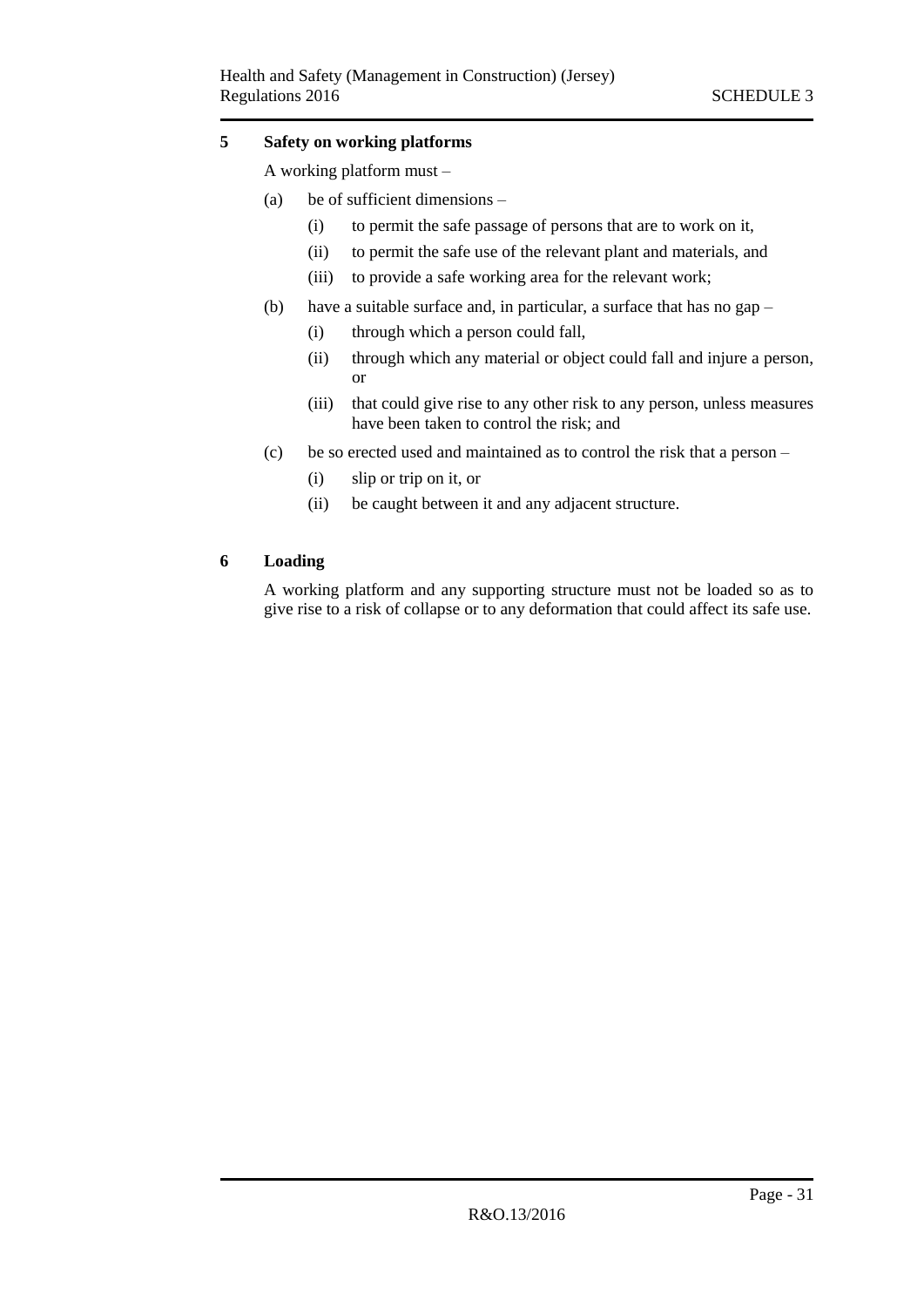(Regulation 27(2)(b))

#### **REQUIREMENTS FOR SCAFFOLDING**

#### <span id="page-31-2"></span><span id="page-31-1"></span><span id="page-31-0"></span>**1 Additional requirements for scaffolding**

Strength and stability calculations for scaffolding must be carried out before it is erected unless –

- (a) a note of the calculations, covering the structural arrangements contemplated, is already available; or
- (b) it is assembled in conformity with a generally recognized standard configuration.

#### <span id="page-31-3"></span>**2 Plan to be drawn up**

- (1) An assembly, use and dismantling plan for scaffolding must be drawn up by a competent person.
- (2) It is permissible for the plan to be in a standard form and supplemented by items relating to specific details of the scaffolding in question.

#### <span id="page-31-4"></span>**3 Plan available to scaffolders**

A copy of the plan, including any instructions it may contain, must be kept available for the use of persons concerned in the assembly, use, dismantling, or alteration, of scaffolding until the scaffolding has been dismantled.

#### <span id="page-31-5"></span>**4 Appropriate decking**

The dimensions, form and layout of scaffolding decks must be –

- (a) appropriate to the nature of the work to be performed from the scaffolding;
- (b) suitable for the loads to be carried on the scaffolding; and
- (c) permit passage in safety.

#### <span id="page-31-6"></span>**5 Signage when scaffolding not in use**

While scaffolding is not available for use, including during its assembly, dismantling or alteration, it must be marked with general warning signs and be suitably delineated by physical means to prevent any access to it that could be dangerous.

#### <span id="page-31-7"></span>**6 Competent person to supervise**

(1) Scaffolding must be assembled, dismantled or significantly altered –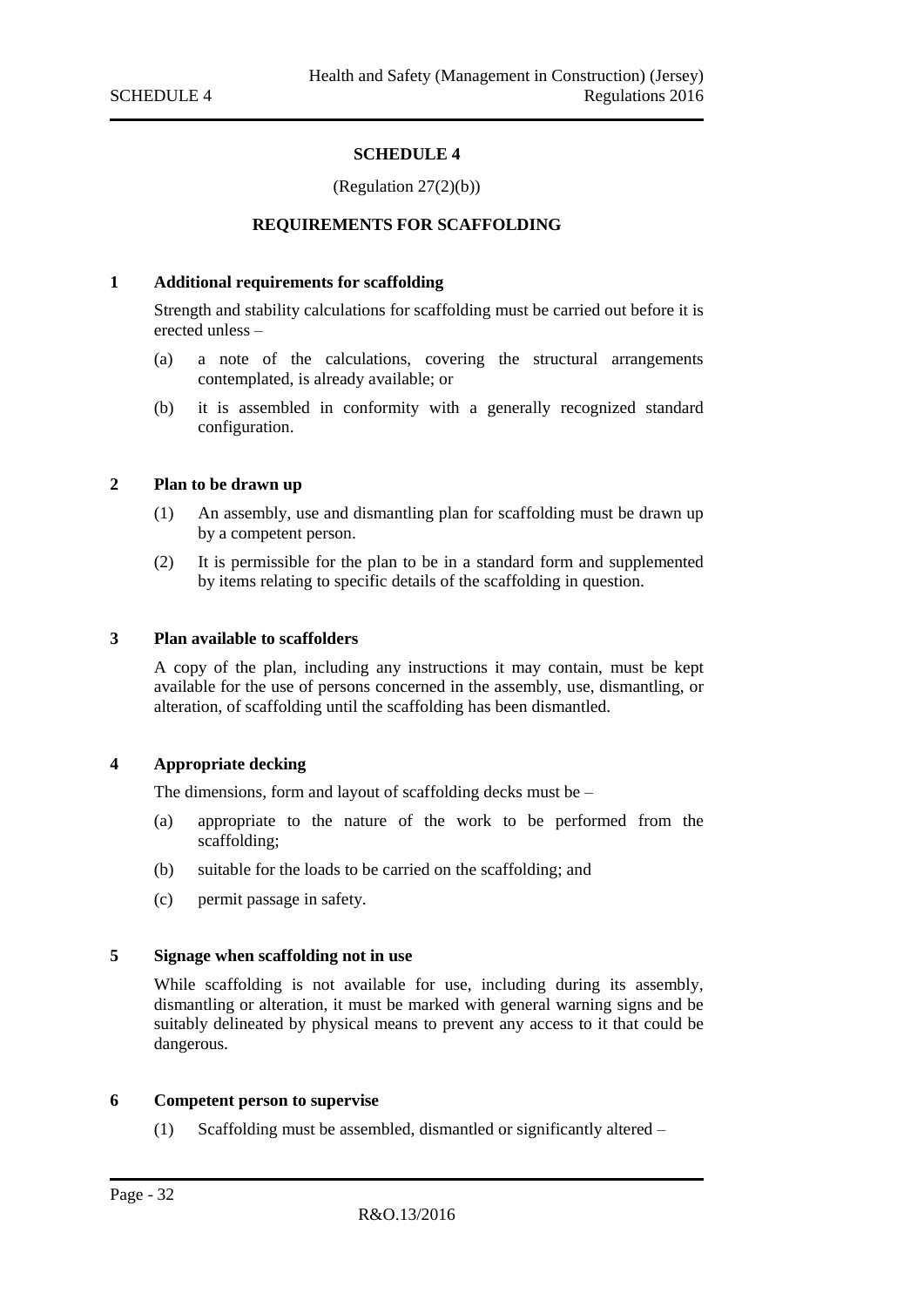- (a) under the supervision of a competent person; and
- (b) by persons who have received training appropriate to the configuration and the operations envisaged.
- (2) That training must address the specific risks that the operations may entail and the precautions to be taken.
- (3) In particular, the training must address
	- (a) an understanding of the plan for the assembly, dismantling or alteration of the scaffolding concerned;
	- (b) safety during the assembly, dismantling or alteration of the scaffolding;
	- (c) measures to prevent a risk of persons, materials, or objects, falling;
	- (d) safety measures in the event of changing weather conditions which could adversely affect the safety of the scaffolding concerned;
	- (e) permissible loadings; and
	- (f) any other risks that the assembly, dismantling or alteration of the scaffolding may entail.
- (4) When scaffolding is assembled in conformity with a generally recognized standard configuration, the training referred to in this sub-paragraph may consist of standard training appropriate to the configuration and the operations envisaged.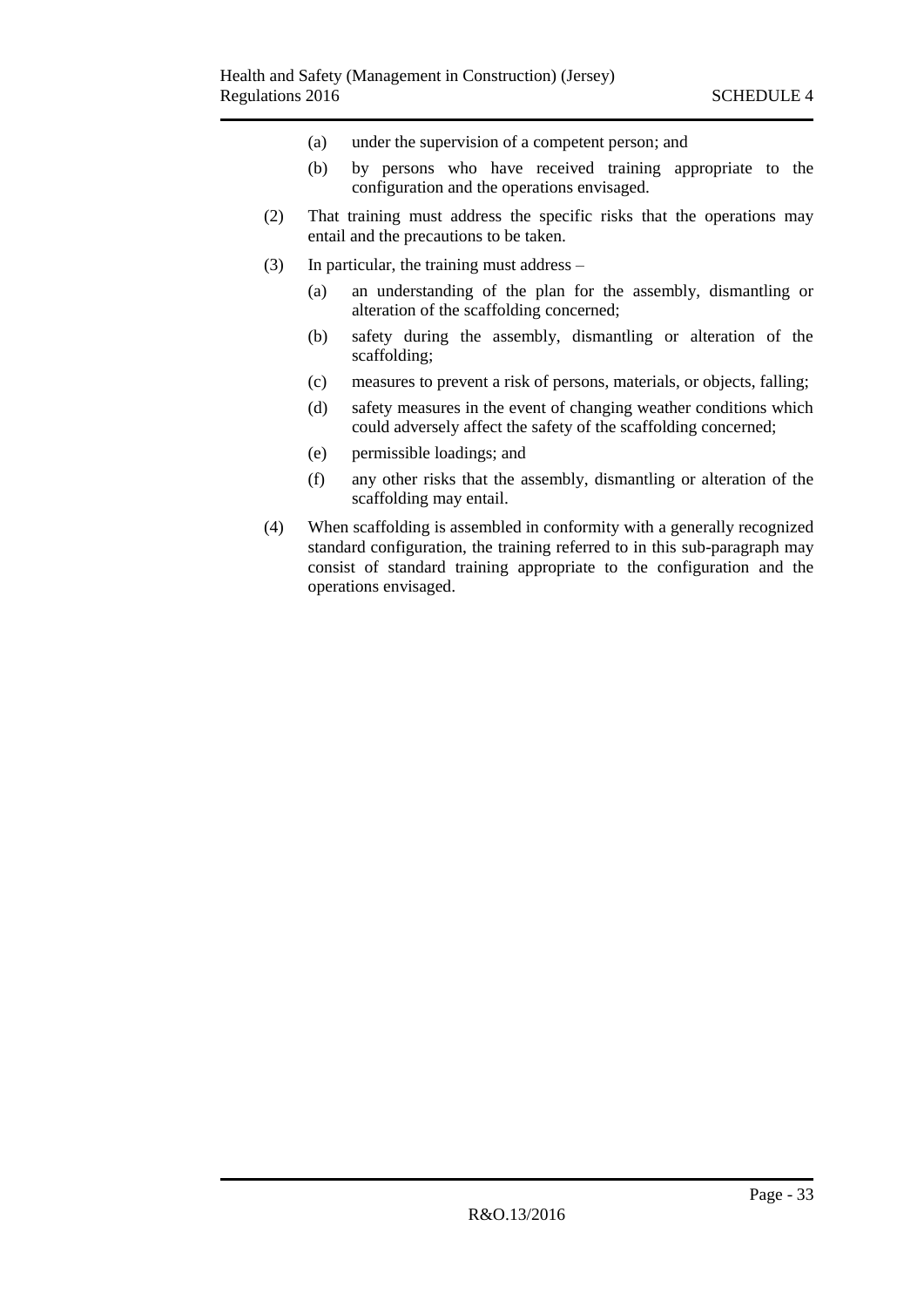#### (Regulation 27(2)(b))

#### <span id="page-33-1"></span><span id="page-33-0"></span>**REQUIREMENTS FOR COLLECTIVE SAFEGUARDS FOR ARRESTING FALLS**

#### <span id="page-33-2"></span>**1 Interpretation**

A reference in this Schedule to a safeguard is to a collective safeguard for arresting falls.

#### <span id="page-33-3"></span>**2 General conditions**

A safeguard may be used only if –

- (a) a risk assessment has demonstrated that the relevant work activity can, so far as is reasonably practicable, be performed safely while using the safeguard and without affecting the safeguard's effectiveness;
- (b) the use of other, safer, work equipment is not reasonably practicable; and
- (c) a sufficient number of persons available on the construction site have received adequate training specific to the safeguard, including rescue procedures.

#### <span id="page-33-4"></span>**3 Strength of safeguard**

A safeguard must be suitable in form, and of sufficient strength, to arrest safely the fall of any person whom the safeguard is intended to protect.

#### <span id="page-33-5"></span>**4 Details of different safeguards**

- (1) A safeguard must
	- (a) in the case of a safeguard designed to be attached, be securely attached to all the required anchors;
	- (b) in the case of an airbag, landing mat or similar safeguard, be stable; or
	- (c) in the case of a safeguard that distorts in arresting a fall, afford sufficient clearance from any nearby surface when the safeguard is undergoing any foreseeable distortion in arresting a fall.
- (2) Sub-paragraph (1)(a) is satisfied only if the anchors, and the means of attaching the safeguard to them, are suitable, and of sufficient strength and stability, for the purpose of safely supporting the foreseeable loading in arresting the fall of any person whom the safeguard is intended to protect and during any subsequent rescue.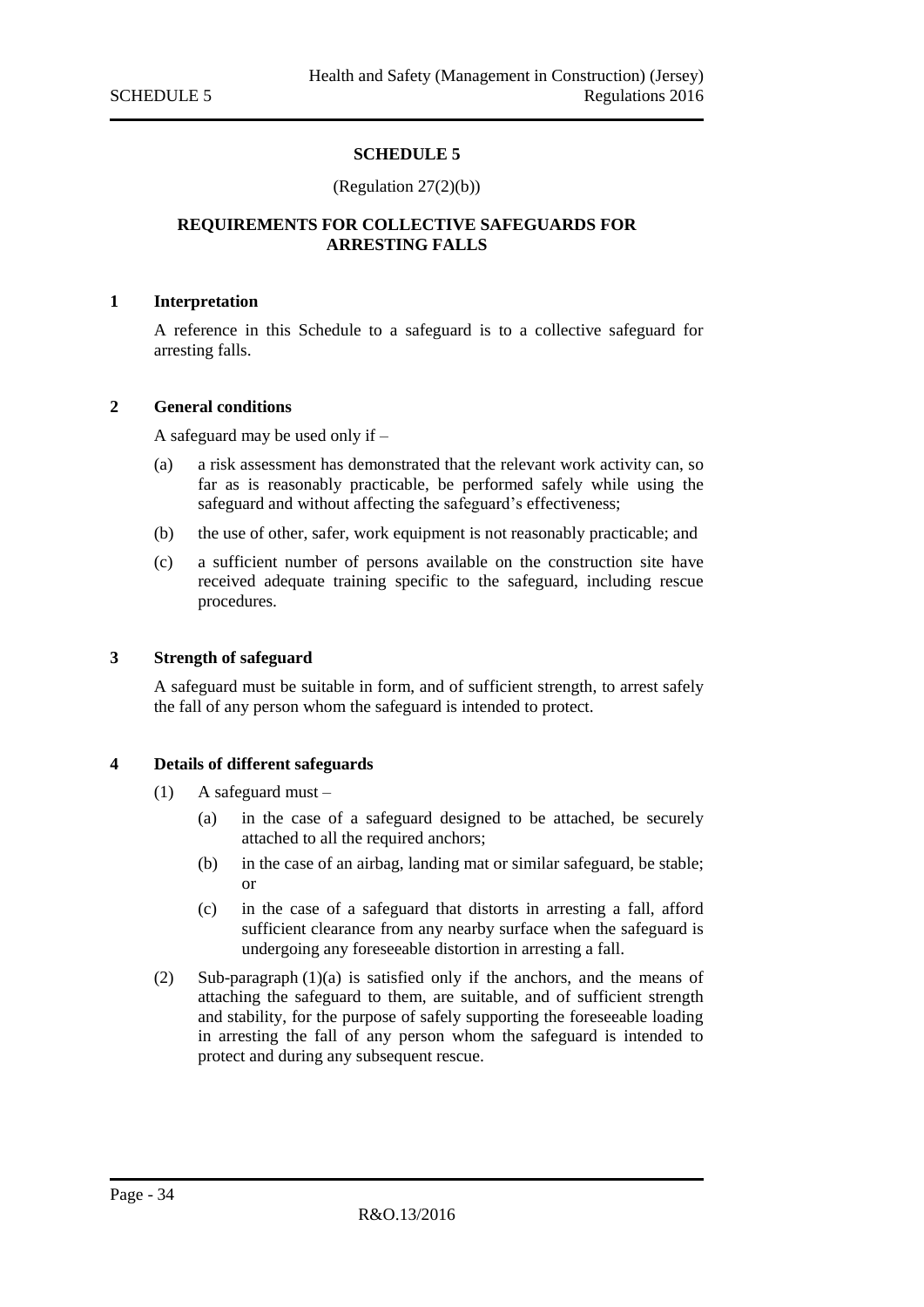# <span id="page-34-0"></span>**5 Safeguard must not injure**

Suitable and sufficient steps must be taken to ensure, so far as is reasonably practicable, that in the event of a fall by any person a safeguard intended to protect against that fall does not itself cause injury to a person.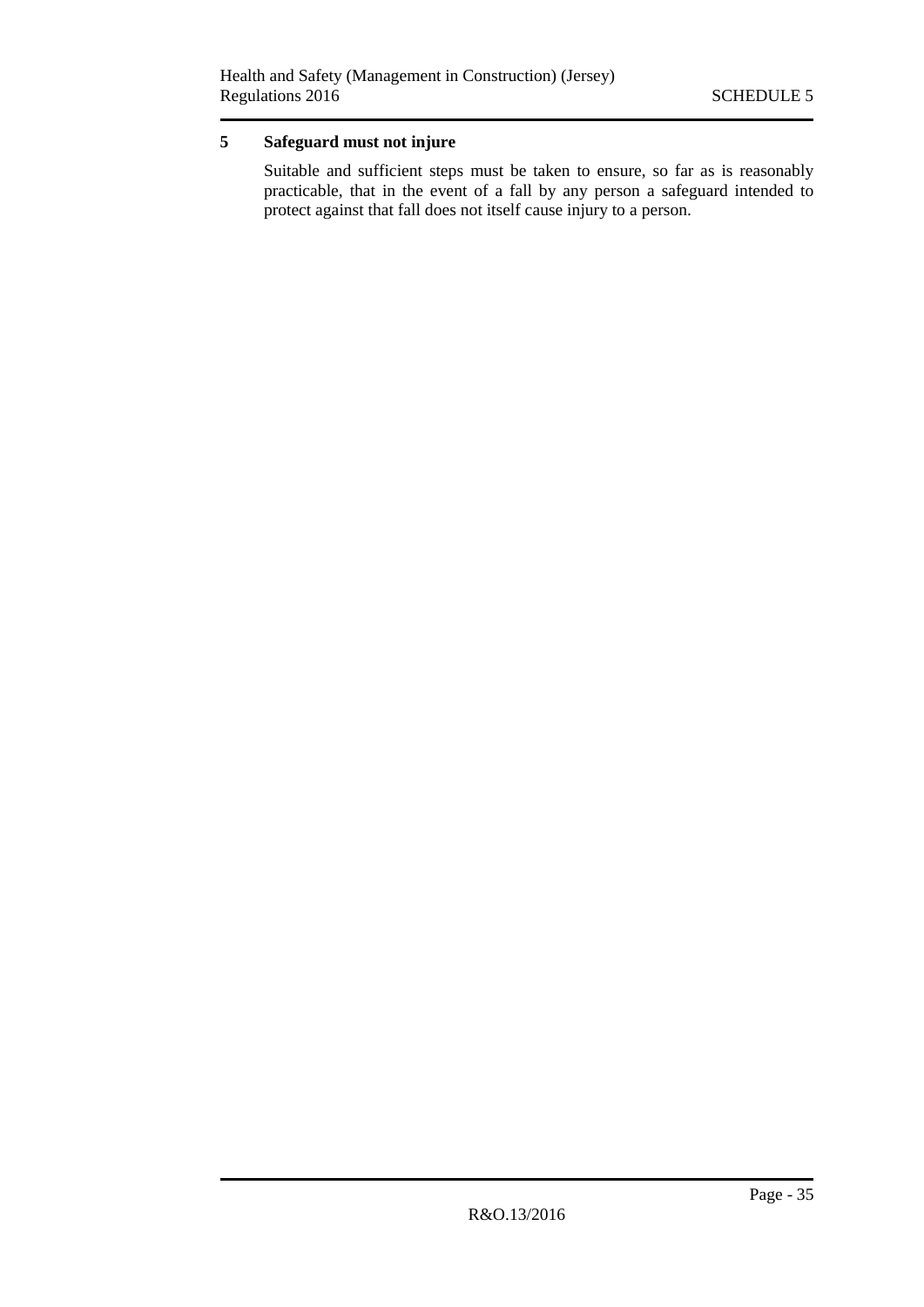#### (Regulation 27(2)(b))

#### <span id="page-35-0"></span>**PERSONAL FALL PROTECTION SYSTEMS**

#### **PART 1**

#### <span id="page-35-3"></span><span id="page-35-2"></span><span id="page-35-1"></span>**REQUIREMENTS FOR ALL PERSONAL FALL PROTECTION SYSTEMS**

#### <span id="page-35-4"></span>**1 Interpretation**

A personal fall protection system may be used in relation to work only if –

- (a) a risk assessment has demonstrated that the work can so far as is reasonably practicable be performed safely while using that system and the use of other work equipment that would offer a better control of the risks is not reasonably practicable; and
- (b) the user and a sufficient number of persons available on the construction site have received adequate training specific to the operations envisaged, including rescue procedures.

#### <span id="page-35-5"></span>**2 General requirements**

A personal fall protection system must –

- (a) be suitable and of sufficient strength for the purposes for which it is being used having regard to the work being carried out and any foreseeable loading;
- (b) where necessary, fit the user;
- (c) be correctly fitted;
- (d) be designed to minimize injury to the user and, where necessary, be adjusted to prevent the user falling or slipping from it, should a fall occur; and
- (e) be so designed, installed and used as to prevent unplanned or uncontrolled movement of the user.

#### <span id="page-35-6"></span>**3 Anchors**

A personal fall protection system designed for use with an anchor must be securely attached to at least one anchor, and each anchor and the means of attachment to the anchor must be suitable and of sufficient strength and stability for the purpose of supporting any foreseeable loading.

#### <span id="page-35-7"></span>**4 Avoidance of slip**

Suitable and sufficient steps must be taken to prevent any person falling or slipping from a personal fall protection system.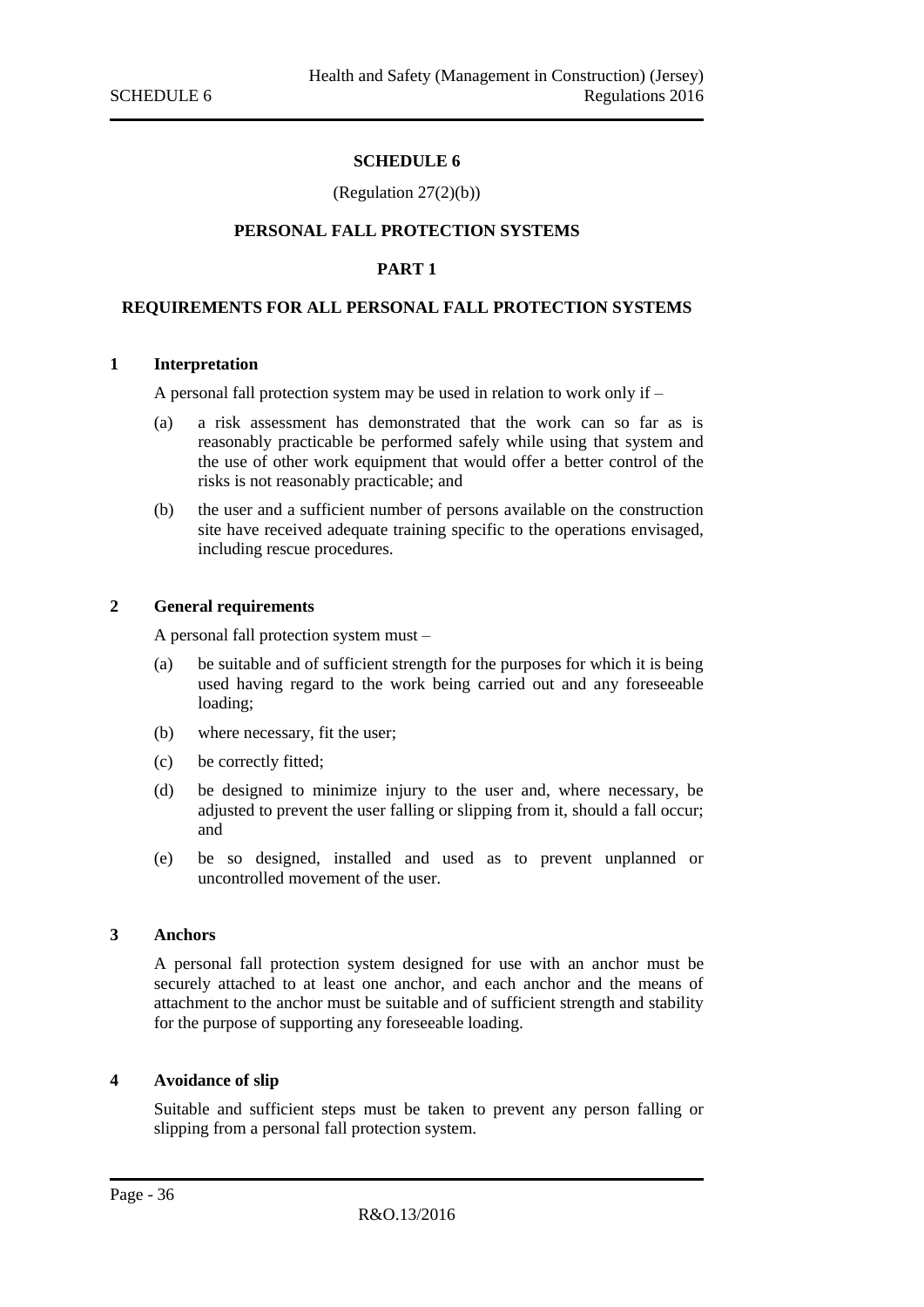### **PART 2**

#### <span id="page-36-1"></span><span id="page-36-0"></span>**ADDITIONAL REQUIREMENTS FOR WORK POSITIONING SYSTEMS**

#### <span id="page-36-2"></span>**5 Work positioning system**

A work positioning system may be used on a construction site only if –

- (a) the system includes a suitable backup system for preventing or arresting a fall, and, where the system includes a line as a backup system, the user is connected to the line; or
- <span id="page-36-3"></span>(b) where it is not reasonably practicable to comply with sub-paragraph (a), all reasonably practicable measures are taken to ensure that the work positioning system does not fail.

#### **PART 3**

#### <span id="page-36-4"></span>**ADDITIONAL REQUIREMENTS FOR ROPE ACCESS AND POSITIONING TECHNIQUES**

#### <span id="page-36-5"></span>**6 Rope access**

A rope access or positioning technique may be used only if –

- (a) it involves a system comprising at least 2 separately anchored lines, of which one ("the working line") is used as a means of access, egress and support and the other is the safety line;
- (b) the user is provided with a suitable harness and is connected by it to the working line and the safety line;
- (c) the working line is equipped with safe means of ascent and descent and has a self-locking system to prevent the user falling should he or she lose control of his or her movements; and
- (d) the safety line is equipped with a mobile fall protection system which is connected to and travels with the user of the system.

#### <span id="page-36-6"></span>**7 Seat required**

If it is appropriate to do so, taking into account any relevant risk assessment, the duration of the relevant job and the relevant ergonomic constraints, provision must be made for a seat with appropriate accessories when a rope access or positioning technique is used.

#### <span id="page-36-7"></span>**8 Single-rope system**

Despite paragraph 6, a rope access or positioning technique used by a person may consist of a single line where –

(a) a risk assessment has demonstrated that the use of a second line would entail higher risk to the person using the technique; and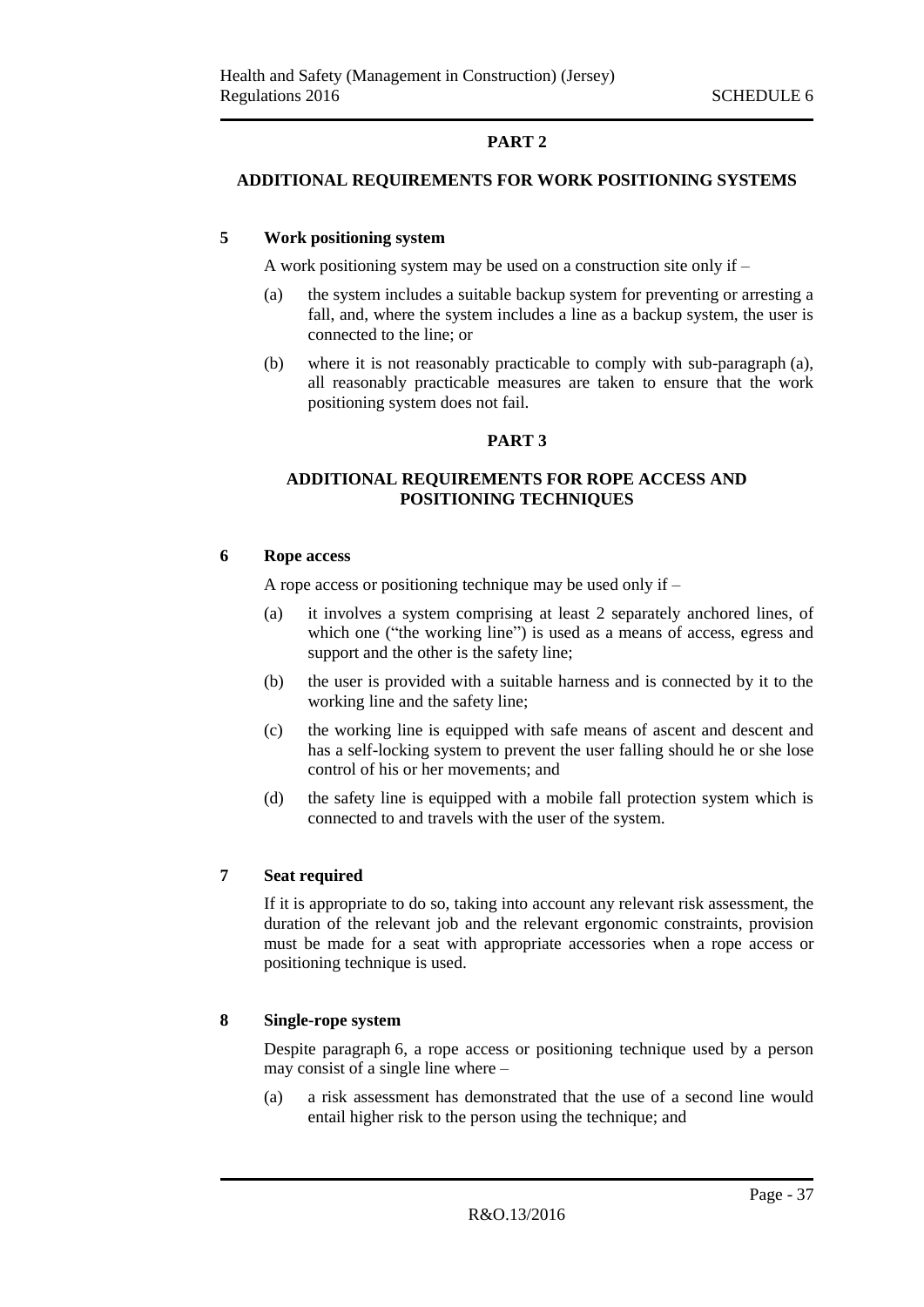<span id="page-37-0"></span>(b) appropriate measures have been taken to control the risks to the person using the technique.

#### **PART 4**

#### <span id="page-37-1"></span>**ADDITIONAL REQUIREMENTS FOR FALL-ARREST SYSTEMS**

#### <span id="page-37-2"></span>**9 Energy absorber**

A fall-arrest system used on a construction site must incorporate a suitable means of absorbing energy and limiting the forces applied to the user's body.

#### <span id="page-37-3"></span>**10 Manner of use not to negate safety**

A fall-arrest system must not be used in a manner that –

- (a) involves the risk of a line in the system being cut;
- (b) does not provide for a sufficient clear zone in those cases where there may be a pendulum effect; or
- <span id="page-37-4"></span>(c) otherwise inhibits the system's performance or renders its use unsafe.

#### **PART 5**

#### <span id="page-37-5"></span>**ADDITIONAL REQUIREMENTS FOR WORK RESTRAINT SYSTEMS**

#### <span id="page-37-6"></span>**11 Correct use of work restraint**

A work restraint system must –

- (a) be so designed that, if used correctly, it prevents the user from getting into a position in which a fall can occur; and
- (b) be used correctly.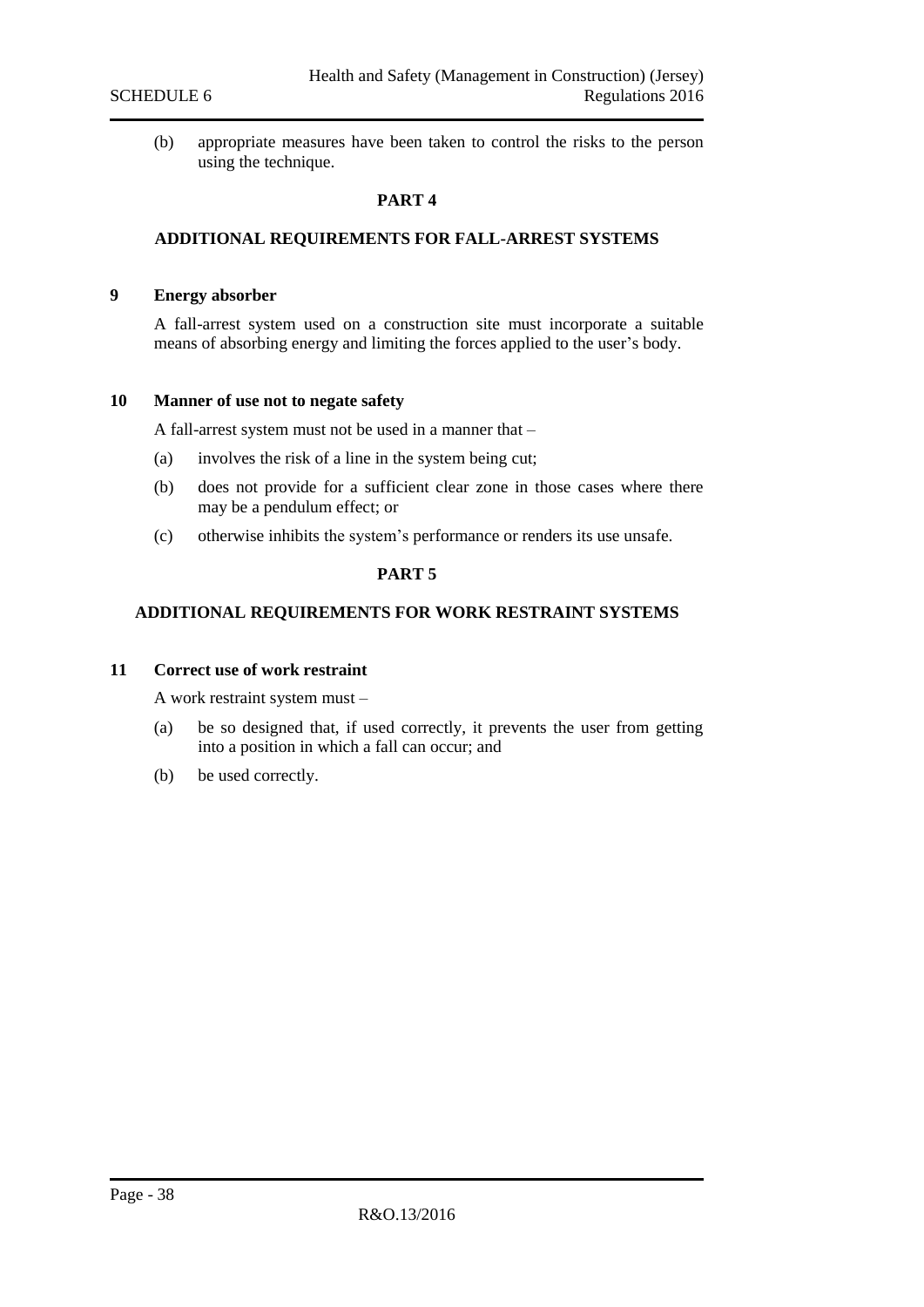#### (Regulation 27(2)(b))

#### **LADDERS**

#### <span id="page-38-2"></span><span id="page-38-1"></span><span id="page-38-0"></span>**1 Limitation on use of ladder**

A relevant contractor of construction work must ensure that a ladder is used for work at height only if a risk assessment has demonstrated that the use of equipment that better controls risk is not justified because the work involves a low risk and –

- (a) the work is of short duration; or
- (b) the existing features of the relevant construction site make the use of that equipment impracticable, being features that the relevant contractor cannot alter.

#### <span id="page-38-3"></span>**2 Surface**

A surface on which a ladder rests must be stable, firm, of sufficient strength and of suitable composition safely to support –

- (a) the ladder so that its rungs or steps remain horizontal; and
- (b) any loading intended to be placed on the ladder.

#### <span id="page-38-4"></span>**3 Stability**

A ladder must be so positioned as to ensure its stability during use.

#### <span id="page-38-5"></span>**4 Suspended ladders**

A suspended ladder must be attached –

- (a) in any case, in a secure manner; and
- (b) except in the case of a flexible ladder, so that it cannot be displaced and swinging is prevented.

#### <span id="page-38-6"></span>**5 Portable ladders**

A portable ladder must be prevented from slipping during use by –

- (a) securing the stiles at or near their upper or lower ends;
- (b) an effective anti-slip or other effective stability device; or
- (c) any other arrangement of equivalent effectiveness.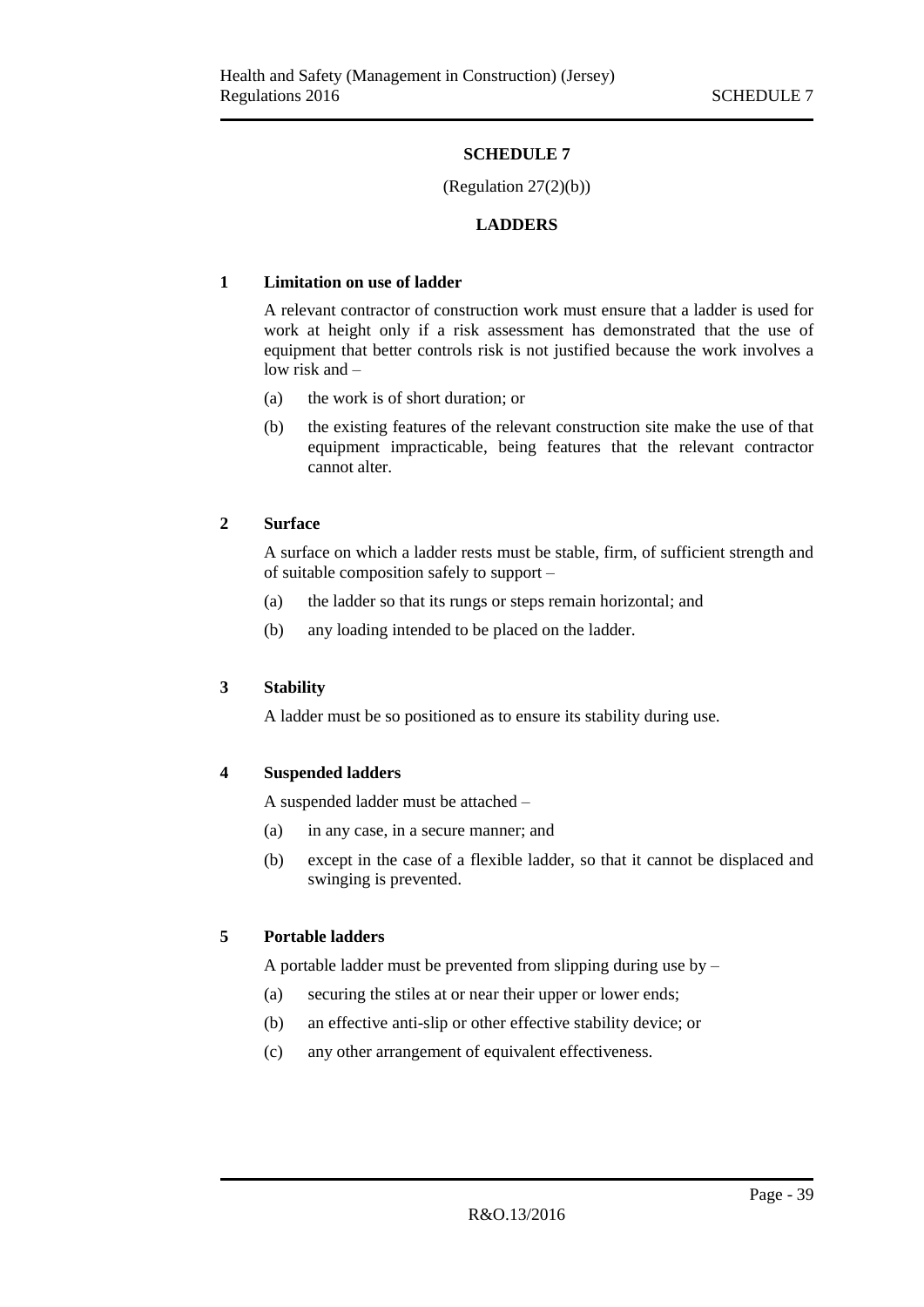#### <span id="page-39-0"></span>**6 Clearance above landing**

A ladder used for access must be long enough to protrude sufficiently above the place of landing to which it provides access, unless other measures have been taken to ensure a firm handhold for the user.

#### <span id="page-39-1"></span>**7 Extension ladders**

An interlocking or extension ladder must not be used except when its sections are prevented from moving relative to each other.

#### <span id="page-39-2"></span>**8 Mobile ladders**

A mobile ladder must not be used except when it is immobilized.

#### <span id="page-39-3"></span>**9 Landings**

If a ladder or run of ladders rises a vertical distance of 9 metres or more above its base, then, where reasonably practicable, sufficient safe landing areas or rest platforms must be provided at suitable intervals.

#### <span id="page-39-4"></span>**10 Handholds**

- (1) A ladder must be used in such a way that a secure handhold and secure support are always available to the user, including when the user is carrying a load.
- (2) However, in the case of a step ladder, a secure handhold need not be available in circumstances where a load is carried if the availability of a handhold is not reasonably practicable in those circumstances, and a risk assessment in accordance with the construction phase plan has demonstrated that the use of a stepladder in those circumstances is justified because of the low risk in its use and the short duration of its use.